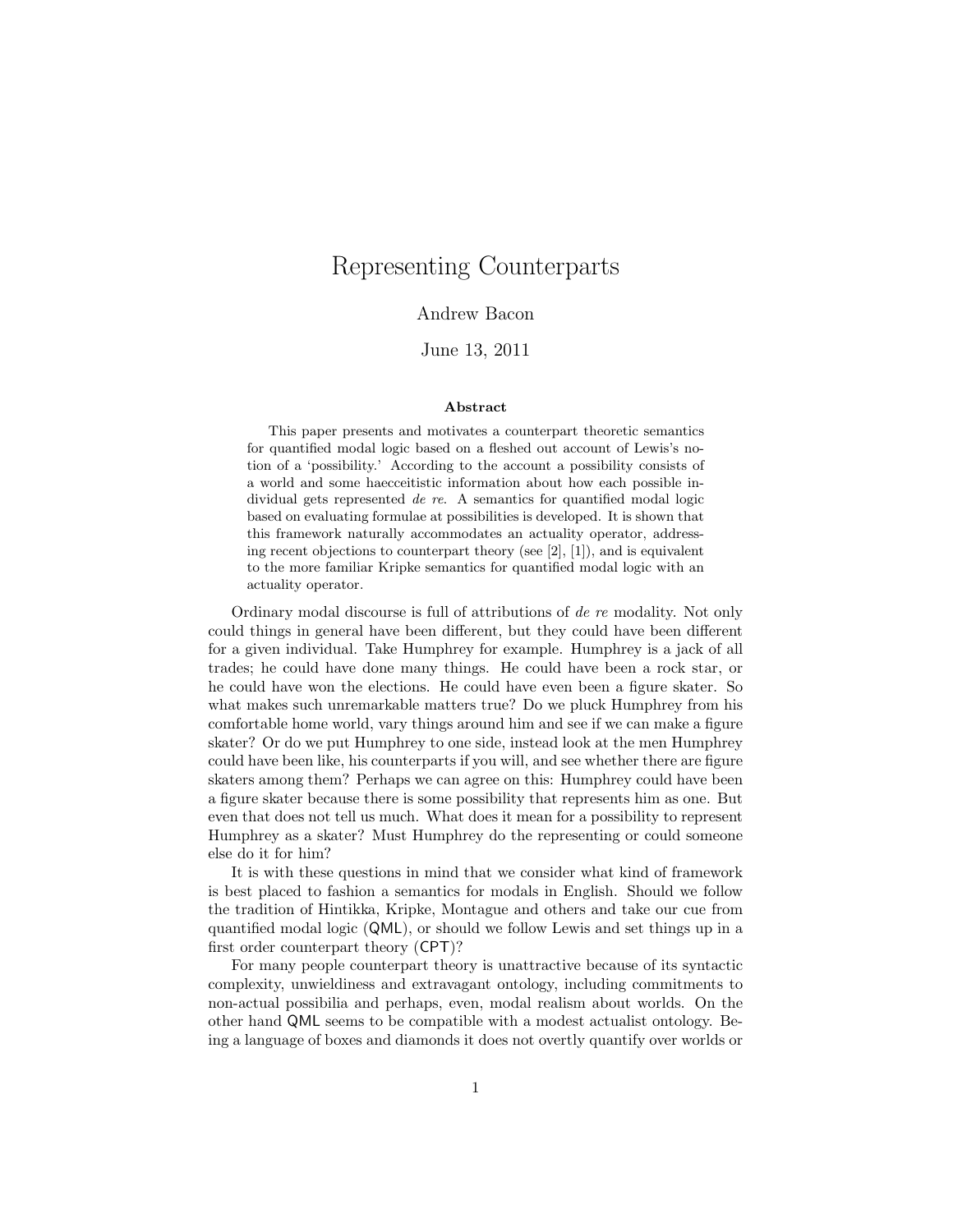mere possibilia. The effect of talking about non-actual individuals, say, the possible existence of unicorns, may be achieved innocently by quantifying over them within the scope of an operator. Similarly QML is better placed as a framework for theorising about the compositional semantics of English. It mimics English closely in its syntax and semantics, containing both operators and quantifiers. According to CPT, however, we should expect to see counterpart quantifiers floating about all over the place at the level of logical form. Much like event semantics, CPT does not reconcile well with the apparent syntax of the English expressions it is targeted to capture. Finally, it has recently been argued that CPT cannot be extended to account for slightly richer languages; particularly languages containing actuality operators ([2] [1].) In comparison, it is fairly straightforward to add an actuality operator to QML under it's standard semantics.

That said, syntactic objections do not always tell decisively against a theory. Russell's theory of descriptions is a case in point: his syntactic claim about the logical form of description sentences is largely rejected, but his account of the truth conditions of such sentences still lives on. The same may be true of Lewis's account of modal predication, but in order to see this we must clearly distinguish between these two aspects of Lewis's account. The purpose of this paper is to provide a counterpart theoretic semantics for the language of QML rather than a mere translation from one to the other. The upshot is that one can mimic Kripke's original semantics for QML quite closely using counterpart theoretic notions whilst retaining the simple syntax and ontological neutrality of QML. 1 Indeed, Kripke's original semantics comes out as a special case of counterpart semantics in which the counterpart relation is the identity relation. The account naturally accommodates an actuality operator thus answering the concerns raised the by Fara and Williamson. In §1 I outline the technical difficulties involved in giving QML a counterpart theoretic semantics especially with respect to actuality operators and suggest we can solve this shortcoming by appeal to David Lewis's distinction between worlds and possibilities. In §2 I outline the semantics in further detail and show that the logic coincides with that validated by the most general class of Kripke models. In the appendix I address some miscellaneous issues such as how identity should be treated in the framework, and extensional formulations of the theory.

# 1 Counterpart semantics

A theory of counterparts is desirable for a number reasons. For someone, modal realist or otherwise, who thinks that individuals are always worldbound a counterpart theory seems crucial. Metaphysicians that want to say that Humphrey

 $1$ Of course, it will still appear that we are quantifying over non-actual objects metalinguistically when we give our semantics in terms of counterparts. However this only puts us in the same position we would be in if we adopted Kripke's semantics for QML. See, for example, Menzel [10], Jaeger [5] and Fine postscript to [11] for various attempts to address this problem.)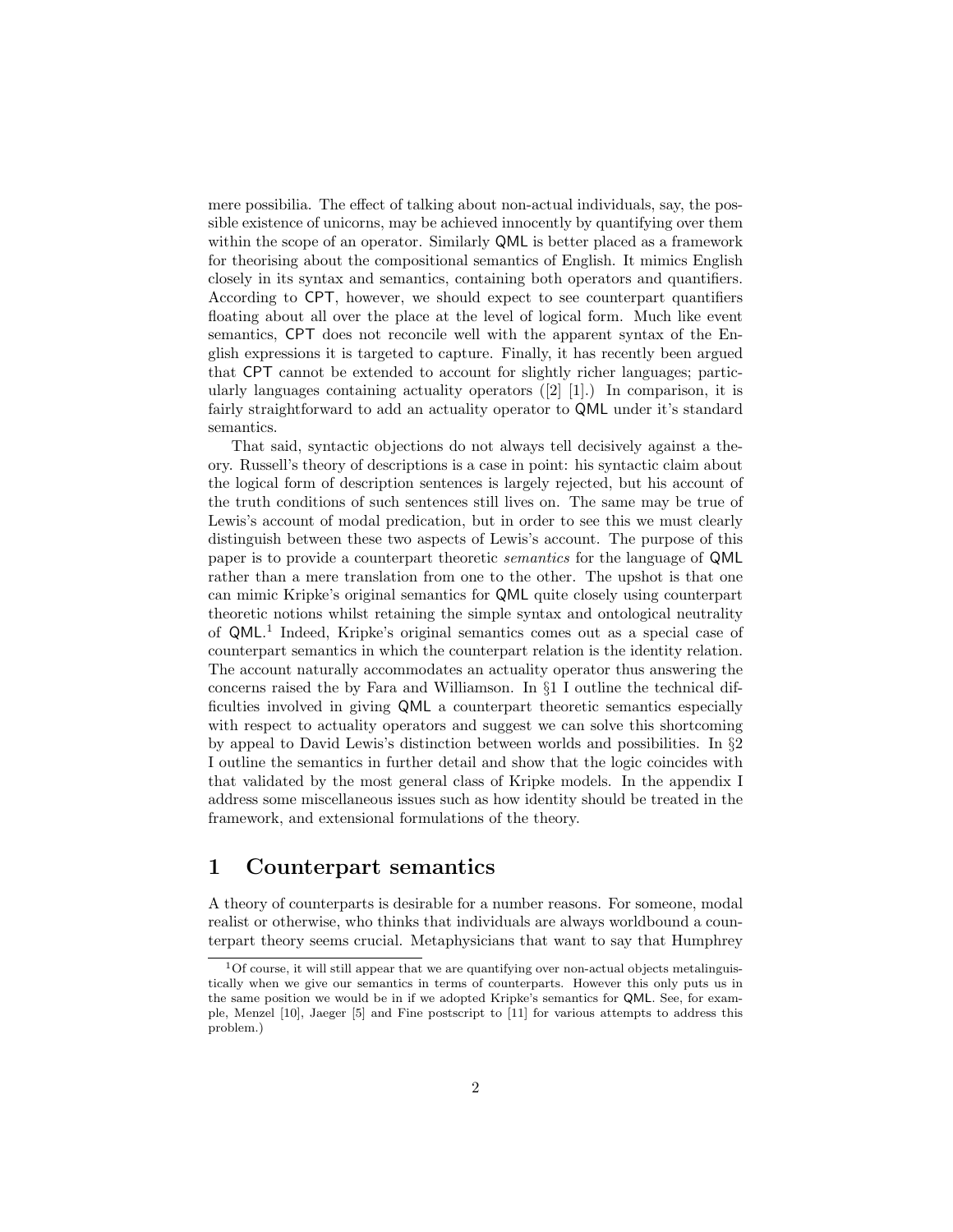is strictly and literally speaking identical to a poached egg in some world, that a statue is identical to the clay that constitutes it or want to deny purely haecceitistic differences between worlds, but also wish to hold on to our ordinary language claims about the way an object could have been, may also find a need for counterpart theory. Someone might even deny that interworld identity statements make sense at all. The fact that they seem to make sense (in philosopher's English) could well be an artifact of our models which are constructed from actual individuals between which we can make sense of (intraworld) identity comparisons. It seems natural for someone with this view to look to counterpart theory instead.

Lewis's original 1968 formulation of counterpart theory, however, has seen it's fair share of problems ([4], [9], [7] footnote 13) and has undergone various transformations by Lewis and others  $([9], [12], [3])$  The most recent round of problems, affecting all the aforementioned versions, are those raised by Fara and Williamson [2] associated with translating sentences containing the actuality operator into counterpart theory. It is this issue that I am primarily concerned with here.

Fara and Williamson show that various natural ways of translating sentences of QML with an actuality operator, QML@, fail and thus, insofar as that part of English is correctly intertranslatable with QML@, counterpart theory fails to faithfully represent English. To be precise, these translations fail because they translate inconsistent formulae of QML@ to consistent formulae of CPT. <sup>2</sup> One might quibble that this is too stringent a criteria of failure. For example, one of the features of counterpart theory is that it has a non-standard logic of identity and allows for failures of the S4 axiom. However, as we shall see, these worries are irrelevant as the examples do not turn on these issues.

Let us outline Lewis's translation of QML into counterpart theory and see how talk about actuality might be accommodated. I shall formulate Lewis's theory with two primitive predicates: Ixw and  $Cxy$  to be read as 'x is in w' and 'y is a counterpart of x' respectively, a name,  $w^*$ , for the actual world, and two sorts of variables:  $w, w'$ , that vary over worlds and  $x, y, z$  which range over individuals.

A way to translate a formula of QML into Lewis's counterpart theory is described below. Translation is always with respect to a world variable.

$$
(Px_1, ..., x_n)^w \mapsto Px_1, ..., x_n
$$
  
\n
$$
(\neg \phi)^w \mapsto \neg (\phi^w)
$$
  
\n
$$
(\phi \lor \psi)^w \mapsto (\phi^w \lor \psi^w)
$$
  
\n
$$
(\exists x \phi)^w \mapsto \exists x(Iwx \land \phi^w)
$$
  
\n
$$
(\Diamond \phi)^w \mapsto \exists w' \exists x_1, ..., x_n(Iw'x_1 \land ... \land Iw'x_n \land Ct_1x_1 \land ... \land Ct_nx_n \land \phi^{w'})
$$

In the last clause  $t_1, \ldots, t_n$  are the free terms in  $\phi$ .

<sup>&</sup>lt;sup>2</sup>'Inconsistent' here is presumably supposed to mean more than merely 'unsatisfiable according to the Kripke semantics'.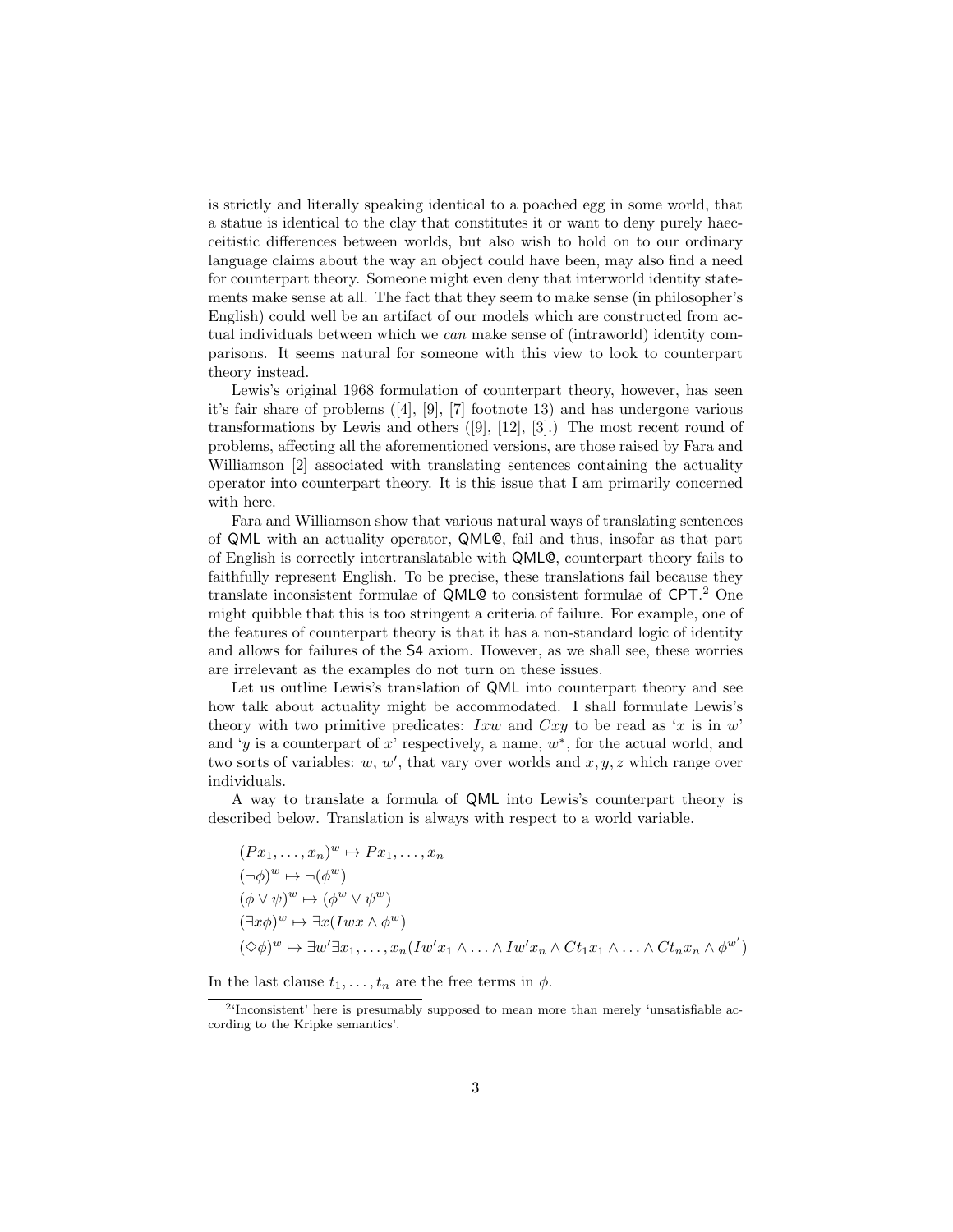Fara and Williamson note that extending this translation to the richer language containing an actuality operator, QML@, is not as simple as it seems. To demonstrate we'll consider the two most obvious translations

$$
(\mathbb{Q}\phi)^{w} \mapsto \exists x_{1}, \dots, x_{n} (I w^{*} x_{1} \wedge \dots \wedge I w^{*} x_{n} \wedge C t_{1} x_{1} \wedge \dots \wedge C t_{n} x_{n} \wedge \phi^{w^{*}})
$$
  

$$
(\mathbb{Q}\phi)^{w} \mapsto \forall x_{1}, \dots, x_{n} ((I w^{*} x_{1} \wedge \dots \wedge I w^{*} x_{n} \wedge C t_{1} x_{1} \wedge \dots \wedge C t_{n} x_{n}) \rightarrow \phi^{w^{*}})
$$

where  $t_1, \ldots, t_n$  are the free terms in  $\phi$ . To illustrate: to say that Humphrey is actually a figure skater is to say that he has an actual figure skating counterpart, or to say that all his actual counterparts are figure skaters, depending on which translation we choose.

The problem with both of these suggestions is that they both translate the patently inconsistent (1) into a consistent formula of counterpart theory.

$$
\Diamond \exists x (\mathbb{Q} Fx \leftrightarrow \mathbb{Q} \neg Fx) \tag{1}
$$

If we adopt the first translation we get  $\exists w \exists x (Ixw \land (\exists y(Iyw^* \land Cxy \land Fy) \leftrightarrow$  $\exists y(Iyw^* \land Cxy \land \neg Fy))$  and  $\exists w \exists x(Ixw \land (\forall y(Iyw^* \land Cxy \rightarrow Fy) \leftrightarrow \forall y(Iyw^* \land Fy))$  $Cxy \rightarrow \neg F y$ )) if we adopt the second. But both these come out true if there is some possible object that has an actual F counterpart and an actual  $\neg F$ counterpart or if there is a possible object with no actual counterparts. If Humphrey has no actual counterparts, he has no actual  $F$ , nor  $\neg F$  counterparts so according to the first suggestion he's actually  $F$  if and only if he's actually  $\neg F$ . Similarly all his actual counterparts are F and are  $\neg F$  so according to the second schema he's also actually F if and only if he's actually  $\neg F$ .

Fara and Williamson generalise these problems in various ways to allow for alternatives to the two natural clauses, and to apply to other versions of counterpart theory. To see the source of the problem, however, this simple example will do for now.

At the heart of the problems seems to be the thought that one and the same world can represent an object in many different ways, or not represent it at all. So let us start by making a distinction: distinguish between ways things could have been, i.e. possible worlds, and ways things could have been for a given individual. For example, there are ways things could have been that do not represent ways things could have been for Humphrey; worlds that don't contain Humphrey or anything resembling him, for example, do not represent ways Humphrey could have been. Conversely a single world might represent many ways Humphrey could have been - it might contain many of Humphrey's counterparts.

This distinction is blurred on Lewis's '68 account, but irrelevant when we are talking only about possibility and necessity: there is a way things could have been for Humphrey in which he is a figure skater precisely if there is a world with a figure skating counterpart of Humphrey. When we are talking about specific ways Humphrey could be, say, the actual way, then the distinction becomes important. When we are talking about the way things actually are for Humphrey we are not just talking about the actual world, but how it is for Humphrey. No condition of the form 'something (everything) of a certain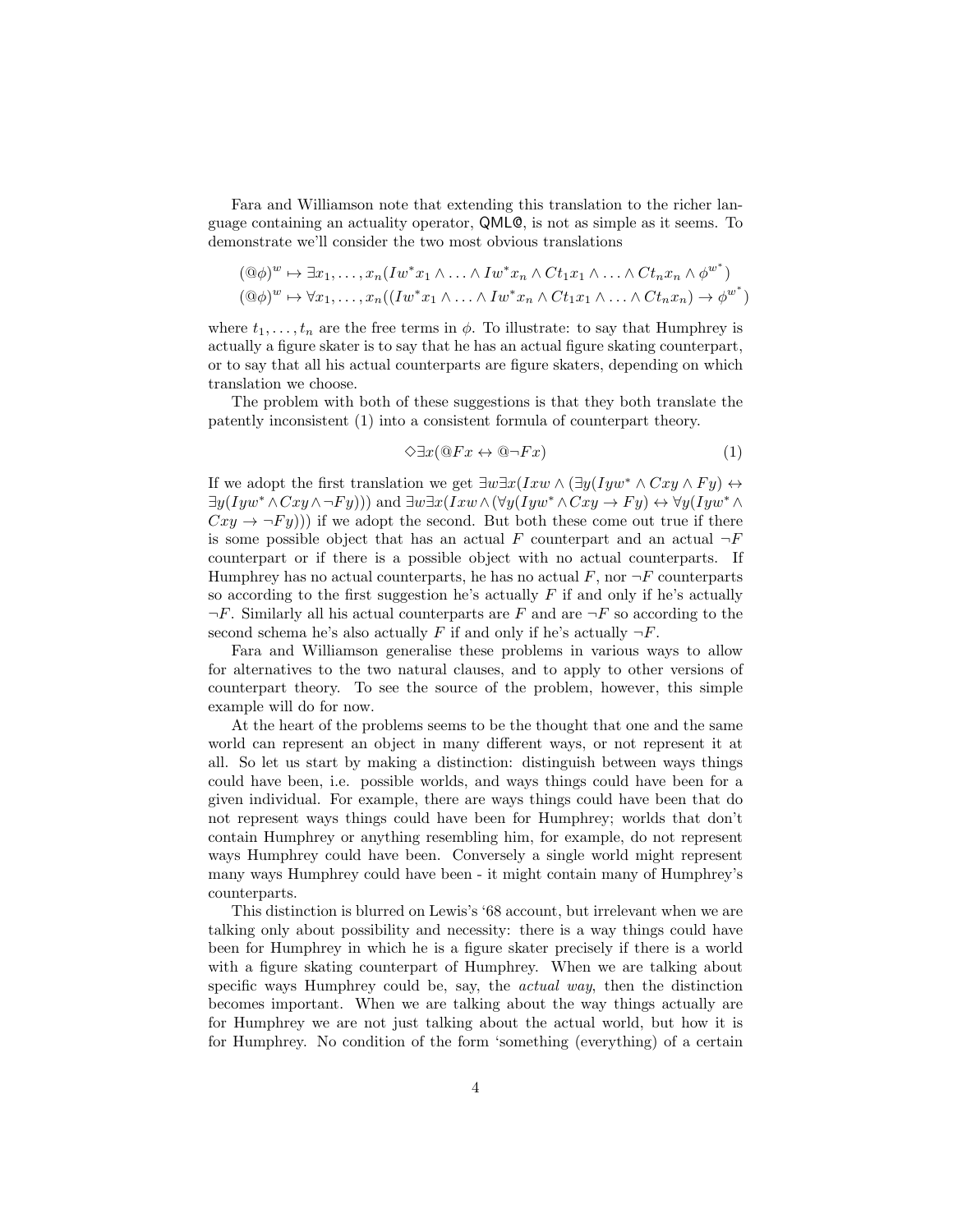kind in in the actual world is a figure skater' will do; it must be of the form 'some particular thing in the actual world, Humphrey's representative in  $w^*$ , is a figure skater.' For the standard QML semanticist the choice of representative is simple - it's Humphrey himself. But for the counterpart theorist choosing a representative is not an intrinsic feature of the world; there may be several candidates or none.

It seems that worlds alone are not suitable for characterising the *de re* possibilities for an individual - ways that Humphrey could have been - worlds must be supplemented with a representative. This distinction is actually due to Lewis. It doesn't find its way into his formal counterpart theory, but he makes it very clear that in admitting multiple counterparts in a single world we are cutting possibilities finer than worlds:

"To illustrate, consider these two possibilities for me. I might have been one of a pair of twins. I might have been the first-born one, or the second-born one. These two possibilities involve no qualitative difference in the way the world is. [...] The haecceitist says: two possibilities, two worlds. They seem just alike, but they must differ somehow. They represent, de re, concerning someone. Hence they must differ with respect to the determinants of the representation de re; and these must be non-qualitative, since there are no qualitative differences to be had. I say: two possibilities, sure enough. And they do indeed differ in representation de re: according to one I am the first-born twin, according to the other I am the second-born. But they are not two worlds. They are two possibilities within a single world. The world in question contains twin counterparts of me, under a counterpart relation determined by intrinsic and extrinsic qualitative similarities (especially, match of origins.) Each twin is a possible way for a person to be, and in fact is a possible way for me to be. I might have been one, or I might have been the other. There are two distinct possibilities for me. But they involve only one such possibility for the world: it might have been the world inhabited by two such twins." – David Lewis, 'On the Plurality of Worlds', p231

In this passage Lewis wants to reconcile two things. He wants to deny a version of haecceitism that states that there can be qualitatively identical possible worlds which differ only with respect to what de re possibilities they represent for some individual, while making sense of the intuitive claim that the first born twin might have switched places with the second born twin while keeping everything else fixed. To do this he introduces possibilities.

While we diverge from Lewis in the details, this is the basic motivation behind our solution. One and the same world can represent an object de re in multiple ways. Each of these ways is a possibility. If possibilities are worlds 'plus some extra information', it is this extra information that allows for us to account for the haecceitistic differences between the possibilities, but it is also what accounts for the differences in representation de re. The extra information determines how each individual gets represented in the possibility. A natural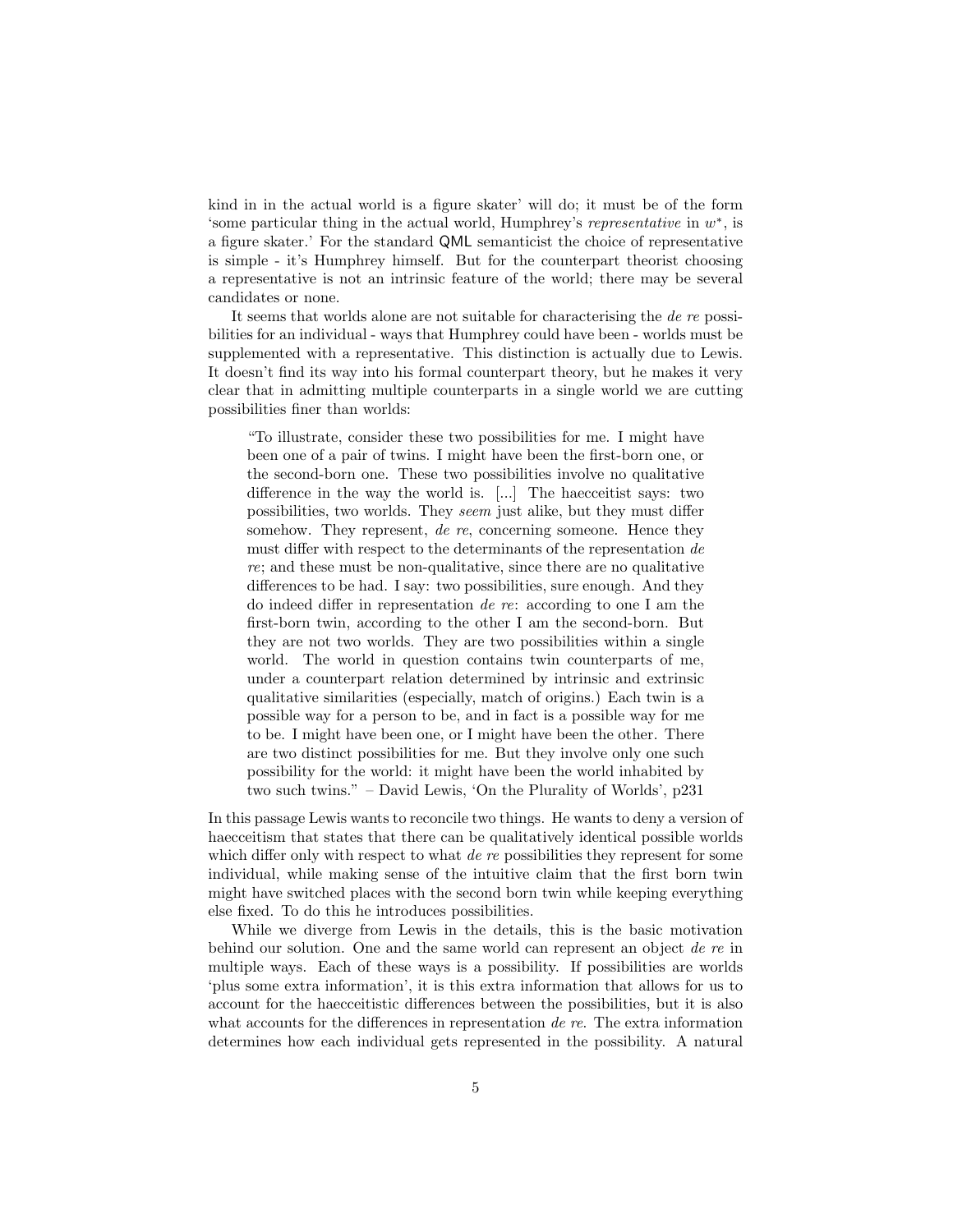way to think of a possibility is an ordered pair of a world, and a function taking possibilia to objects existing in the world - each individual is taken to their representative in that world.

To fix ideas, consider Lewis's twins. There are two possibilities within one world; one in which Lewis is the first born, and one on which he is the second born.

- 1.  $\langle w, \sigma \rangle$  where  $\sigma$  is a function taking Lewis to the first born twin. That is, in this possibility Lewis is represented by the first born twin.
- 2.  $\langle w, \sigma' \rangle$  where  $\sigma'$  is a function taking Lewis to the second born twin, but otherwise takes the same values as  $\sigma$ . In this possibility Lewis is represented by the second born twin.

While the difference in  $\sigma$  and  $\sigma'$  comprises a haecceitistic difference in the possibilities, it involves no difference in the world coordinate.

Once we have chosen the actual possibility, it is quite simple to give the truth clause for  $\mathbb{Q}\phi$  with respect to a sequence of individuals and a world. We simply look at the representatives of each object in the sequence at the actual possibility, and ask whether this new sequence of representatives satisfies  $\phi$  at the world coordinate.

So this leaves the crucial question: which possibility is the actual possibility? The non-haecceitistic facts must certainly match the way things actually are, and the actual individuals must certainly be represented by themselves. Thus the actual possibility consists of a pair  $\langle w^*, \sigma^* \rangle$  where  $w^*$  is the actual world and  $\sigma^*(x) = x$  for every actual individual x. This just leaves it open how the non-actual objects get represented. Perhaps there is a canonical way of assigning non actual objects representatives: each possible individual is assigned its best actual representative. I would not hold out hope for such a miraculous coincidence. But even if it were true, it is surely not even epistemically necessary that the the non-actual objects have unique best counterparts to act as their representatives. If  $b$  and  $c$  are two actual counterparts of  $a$  which are on a par I say it is indeterminate whether b or c actually represents a. If it is also the case that b is F and c isn't, I say it is indeterminate whether a is actually F. More generally, if a formula of QML@ is true no matter which possibility we choose as actual, so long as it matches actuality in the non-haecceitistic facts, and represents actual objects as themselves, say the formula is determinately true. If it is false no matter what, call it determinately false. Indeterminacy in the intended model will be rare and harmless - it will only occur when we are able to refer to non actual objects which have several actual counterparts with different properties.

Note that for the standard QML semanticist this distinction does not even arise. For her non-actual objects don't get represented at all at the actual world (after all, you can only represent where you exist, and such individuals don't actually exist.) It is only when you have a counterpart in the actual world distinct from yourself that it makes a difference, and even then, it only makes a difference when there is more than one such counterpart.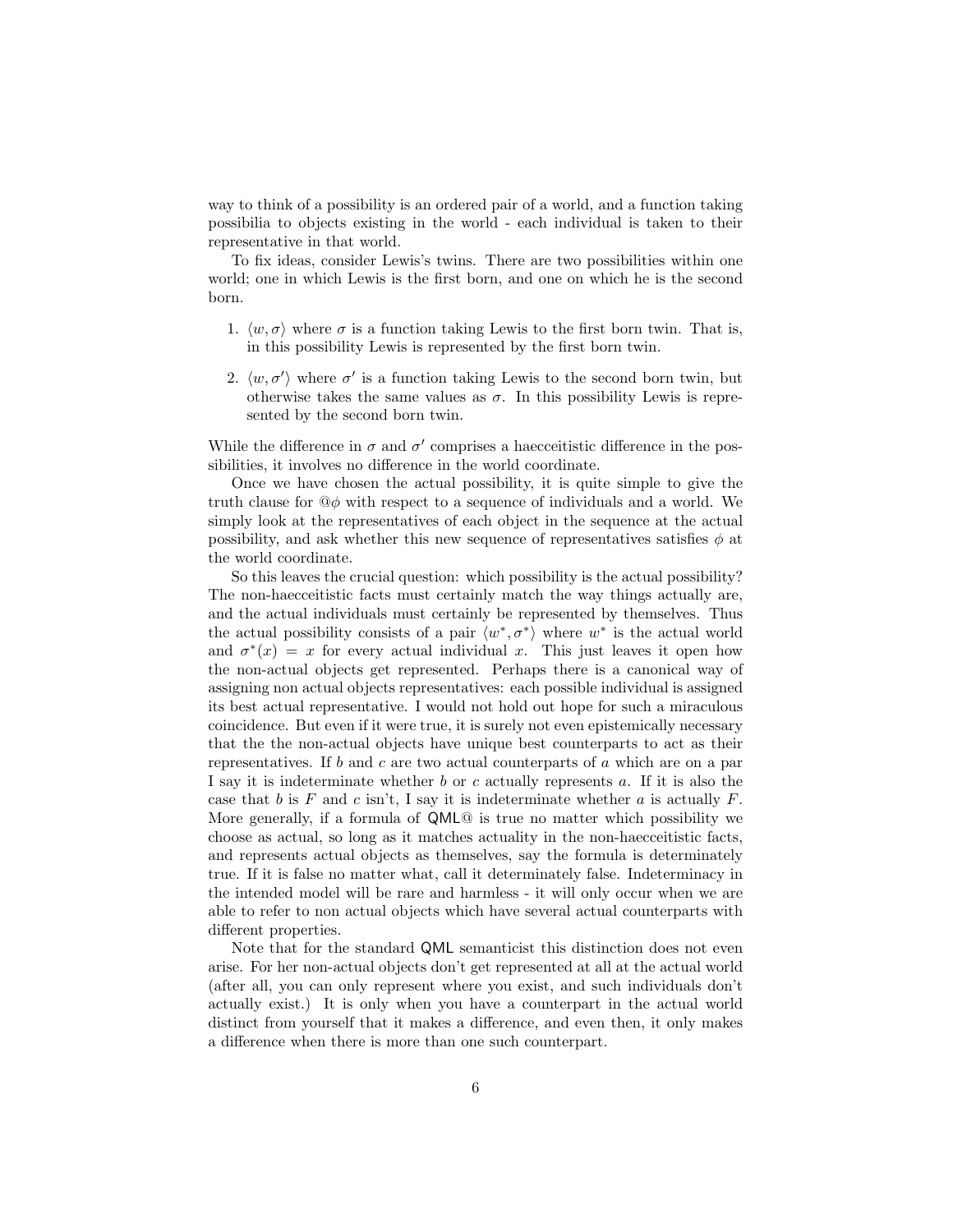## 1.1 Indeterminacy in representation

The theory sketched above, and given more fully in  $\S 2$ , is not the only way a counterpart theorist might go. There is a quick fix that does not deviate too much from the original counterpart theory of Lewis. The fix relies on a proper understanding of the Kripke semantics for quantified modal logic. The basic idea is that given a predicate  $P$  and a Lewis style interpretation of  $P$ ,  $F$  (a set of possibilia), we may give a more traditional interpretation to  $P$ , so that it varies its extension from world to world. The extension of the predicate, P at a world, w, call it  $F^*(w)$ , is just the set of objects that have an F counterpart in w. In a slogan: being  $F$ -at-a-world is simply having an  $F$  counterpart there.  $F^*(\cdot)$  is an intension of the sort found in a Kripke model. More details can be found in the appendix. Since we are interpreting QML@ standardly, the logic of @ will be perfectly classical. Indeed it can be shown that validity with respect to the class of models defined in this way is sandwiched between validity with respect to two well studied classes of Kripke models.<sup>3</sup>

However, although the logic might be acceptable - after all it is sandwiched between two acceptable notions of validity - there is no guarantee it will assign the right truth conditions. Indeed there is a simple argument that the correct truth conditions will be indeterminate, whereas the current proposal does not postulate any indeterminacy.<sup>4</sup> Suppose we have non-actual Ned for whom, in the actual world, there are two perfect candidates to be his counterpart: Ted and Fred. We may assume for the sake of argument that the actual world is a perfect mirror world containing only two objects, Ted and Fred, who are perfect duplicates of one another. Let  $T$  and  $F$  be the predicates of being Ted and being Fred, and let a be a name for Ned.<sup>5</sup> Given the description of the situation we must surely hold the following.

- 1. The correct counterpart theory should not commit us to one of  $\mathcal{Q}Ta$  and  $@Fa$  without the other.
- 2.  $\mathbb{Q}(Ta \vee Fa)$  is true.
- 3.  $\neg$ Q(Ta  $\wedge$  Fa) is true.

Points 2. and 3. are simple. There are only two candidate counterparts for Ned in the actual world so Ned is one or the other, but he cannot be both. Point 1. is true because, by stipulation, both Fred and Ted are equally good candidates. How could Ned possibly be represented by one and not the other; they are perfect and symmetrical duplicates. It would be intolerably arbitrary to assert or deny one of  $\mathcal{Q}Ta$  and  $\mathcal{Q}Fa$  but not the other.

But here is the trouble for the counterpart theory described above. According to any standard attempt to capture this sentence using the Kripke semantics, we are committed to there being a matter of fact which one of  $\mathcal{Q}Ta$  or  $\neg \mathcal{Q}Ta$ 

<sup>3</sup>See definition 2.0.8.

<sup>4</sup>This is a straightforward adaptation of an argument presented by Fara and Williamson.

<sup>5</sup>The use of predicates is just so we do not need to talk about identity.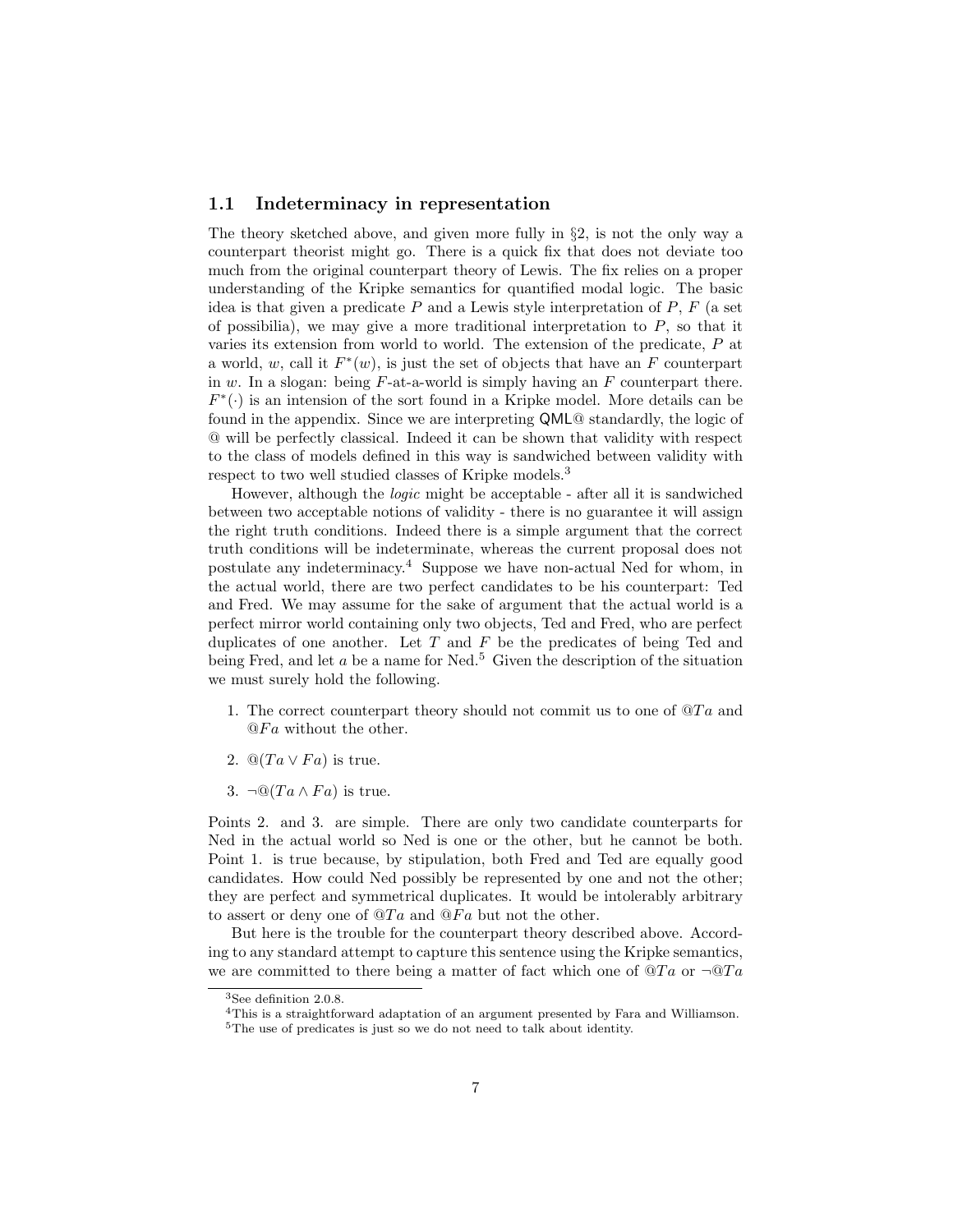holds. Thus by 1. we are committed to  $(\mathbb{Q}Ta \leftrightarrow \mathbb{Q}Fa)$ . The fact that  $\mathbb Q$  commutes with the truth functional connectives, in conjunction with 2. and 3. gives us  $(\mathbb{Q}Ta \leftrightarrow \mathbb{Q}Fa) \wedge (\mathbb{Q}Ta \vee \mathbb{Q}Fa) \wedge \neg (\mathbb{Q}Ta \wedge \mathbb{Q}Fa)$ , which is an inconsistency in propositional logic.

Someone postulating indeterminacy, on the other hand, may accept 1., 2. and 3. There are at least two admissible actualities, one that represents Ned as Ted, and one that represents Ned as Fred.  $\mathcal{Q}Ta$  is true on the first actuality, and  $\mathcal{Q}Fa$  is true on the second actuality. Neither, however, are true on both, so neither is determinately true - they are both borderline. Nonetheless  $(QTa \leftrightarrow QFa)$  is determinately false - every actuality that makes  $QTa$  true makes  $\mathbb{Q}Fa$  false, and vice versa. Fara and Williamson took this to be a reductio of counterpart theory. However I think a better conclusion to draw is that if counterpart theoretic semantics is to succeed in accommodating an actuality operator it ought to be a semantics which permits indeterminacy about what gets represented by what. It is to such a semantics which we turn to now.<sup>6</sup>

# 2 A counterpart theoretic semantics for QML@

In what follows we shall provide a counterpart theoretic semantics for an identity free quantified modal logic with an actuality operator QML@. We then show that validity on this counterpart theoretic semantics is equivalent to validity with respect to the ordinary variable domain Kripke semantics [6].

Our object language,  $\mathcal{L}$ , consists of the following symbols:

- A denumerable set of variables,  $x_1, x_2, \ldots \in Var$
- Predicate symbols of various arity:  $P_1^n, P_2^n, \ldots \in Pred^n, n \in \omega$
- Logical connectives ∨, ¬
- Quantifier ∃
- Modal operators  $\diamond$ ,  $\odot$

The well formed formulae of  $\mathcal L$  are given as follows:

- If  $x_{i_1} \ldots x_{i_n} \in Var$  and  $P_i^n \in Pred^n$ , then  $P_i^n x_{i_1} \ldots x_{i_n} \in Form(\mathcal{L})$
- If  $\phi, \psi \in Form(\mathcal{L})$  then  $(\phi \lor \psi), \neg \phi, \exists x_i \phi, \Diamond \phi, \Theta \phi \in Form(\mathcal{L})$

 $6$ An anonymous referee has pointed out to me that there are ways to tweak the proposal in this section to allow for indeterminacy. For example, by allowing the intended model to consist of several Kripke models based on different counterpart relations as described above. This would do the job within the constraints I have set, however one might wonder if such a proposal could really be called a counterpart theoretic semantics. For it to work the 'counterpart' relations must be sensitive to non-qualitative haecceitistic differences – for example there must be a counterpart relation which relates Ned to Fred but not Ted, and one which relates Ned to Ted but not Fred. The approach I espouse has a better claim to being called a 'counterpart theoretic semantics' as it is a qualitative counterpart relation which determines which possibilities there are. However, I don't mean to suggest that ensuing proposal is forced on us by these considerations.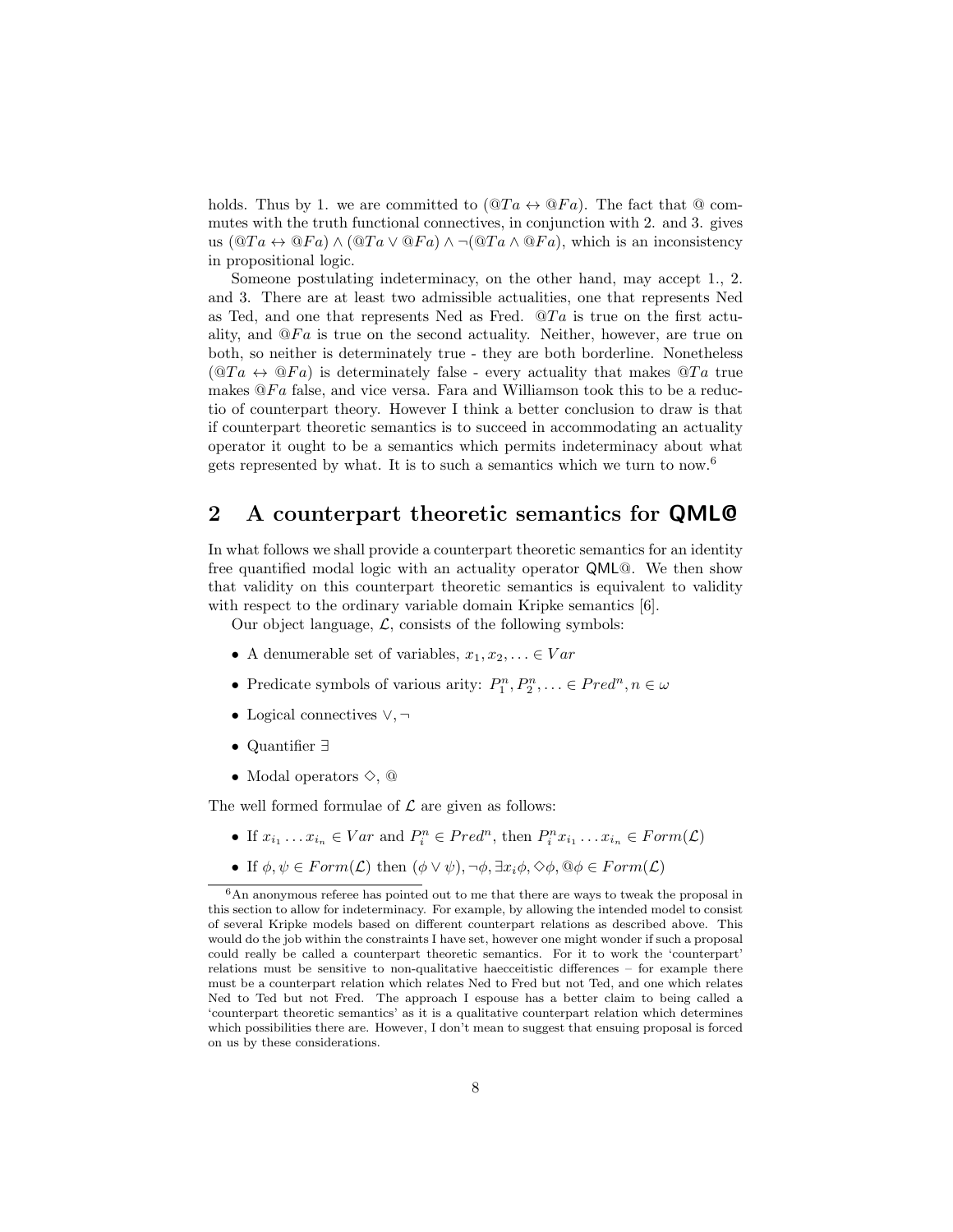• If S satisfies the above conditions, then  $Form(\mathcal{L}) \subseteq S$ .

Definition 2.0.1. A counterpart structure is a quintuple  $\langle W, \mathcal{D}, Ind(\cdot), \mathcal{C}, w^* \rangle$ satisfying the following conditions:

- 1. W and D are non-empty.
- 2.  $\mathcal{C} \subset \mathcal{D} \times \mathcal{D}$  is a reflexive relation.
- 3. Ind :  $W \to \mathcal{P}(\mathcal{D})$
- 4.  $w^* \in \mathcal{W}$  and  $Ind(w^*) \neq \emptyset$

Informally we refer to  $W$  as the worlds,  $D$  the individuals,  $C$  the counterpart relation and  $w^*$  the actual world of the counterpart structure.

A counterpart structure is essentially a variable domain Kripke structure with the addition of a counterpart relation. Since counterpart structures are simple generalisations of Kripke structures, they are compatible with the same metaphysical hypotheses the Kripke structures can be used to model. In particular, counterpart structures and Kripke structures are both compatible with transworld identity. Unlike Lewis, we allow the worlds domains to overlap.

Notice that allowing the domains to overlap, and treating the counterpart relation as a relation over individuals allows the counterpart relation to be stronger than a qualitative similarity relation. This raises the following worry. Suppose you are an anti-essentialist, and do not want, say, John in this world to be a counterpart of John in a poached egg world, a world where John is a poached egg. Since the the counterpart relation cannot see which world the individual it is considering is at, and it is reflexive, John is always a counterpart of himself. One fix would be to treat the counterpart relation as a four place relation, relating an individual at a world, to an individual at a possibly different world. This maybe conceptually more satisfying, but is a deviation from currently entrenched literature. It is simple to accommodate the anti-essentialist within the above framework by forcing the domains to be disjoint by taking ersatz individuals: individual world pairs. It should not be assumed that the intended interpretation treats  $\mathcal D$  as a set of ordinary objects.

**Definition 2.0.2.** A counterpart model is a sextuple  $\langle W, \mathcal{D}, Ind(\cdot), \mathcal{C}, w^*, \llbracket \cdot \rrbracket \rangle$ where  $\langle W, \mathcal{D}, Ind(\cdot), \mathcal{C}, w^* \rangle$  is a counterpart structure, and

•  $\llbracket \cdot \rrbracket : [Pred^n \to [W \to \mathcal{P}(\mathcal{D}^n)]]$ 

Intuitively, we may think of  $[\![P_i^n]\!] : \mathcal{W} \to \mathcal{P}(\mathcal{D}^n)$  as the intension of  $P_i^n$ , as-<br>giving  $P^n$  an extension at each suced if the extension of every producte at a signing  $P_i^n$  an extension at each world. If the extension of every predicate at a world is constructed from the objects in the domain of that world, say that the counterpart model is serious. Stating this constraint more precisely:

• For  $w \in \mathcal{W}, P_i^n \in Pred^n, [P_i^n]^w \subseteq Ind(w)^n$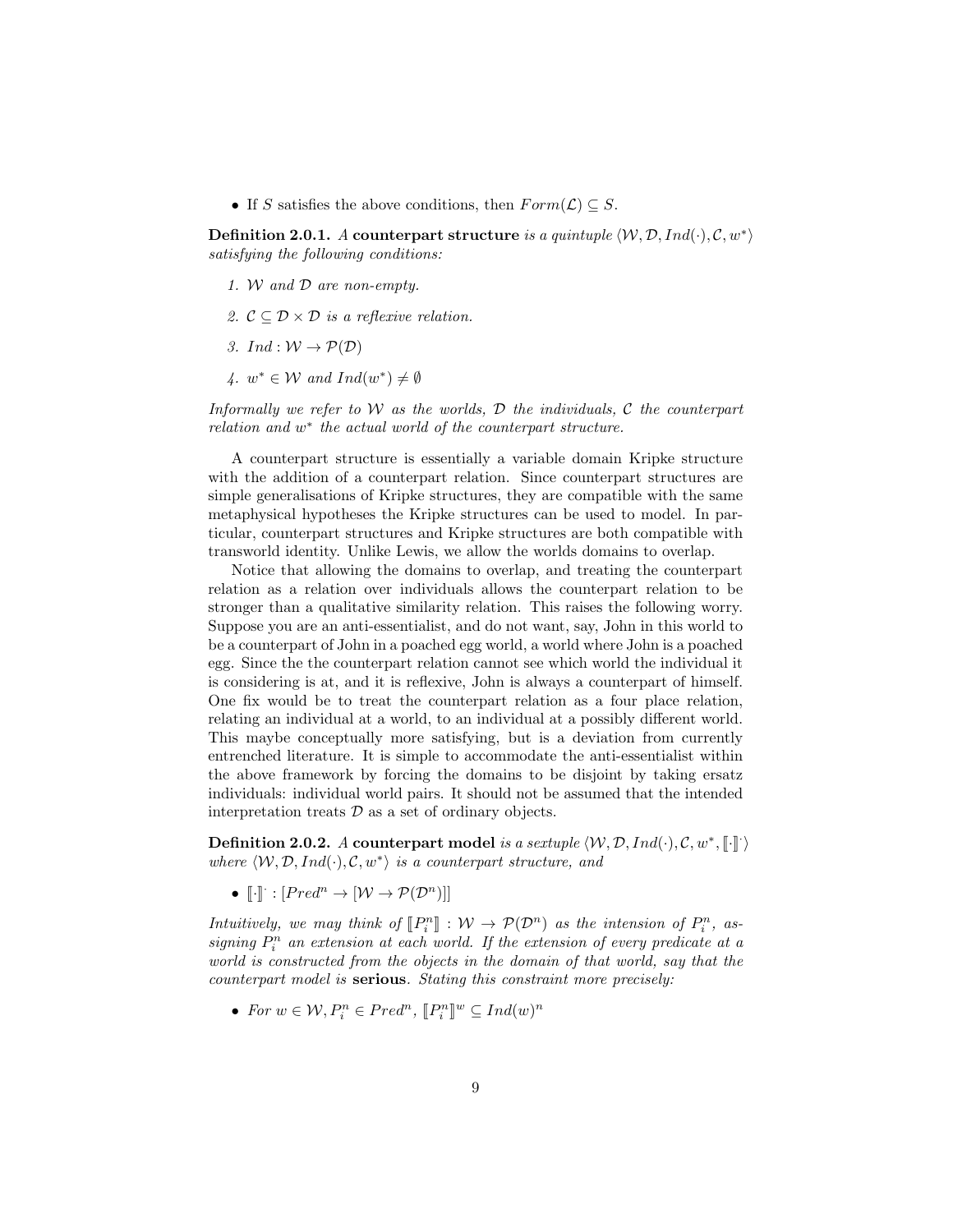In what follows we restrict our attention to non-serious counterpart models and non-serious Kripke models. The seriousness constraint on models forces predicates to take their extension at a world from the domain at that world. Intuitively this corresponds to objects only being allowed to instantiate atomic properties at worlds where they exist. Since serious counterpart models and serious Kripke models are special cases of the general models defined here, we ignore the seriousness constraints. Similarly we concentrate on variable domain models, since the fixed domain models are special cases of these.

**Definition 2.0.3.** Given a counterpart structure,  $\langle W, \mathcal{D}, Ind(\cdot), \mathcal{C}, w^* \rangle$ , and a world,  $w \in W$ , we say that  $\sigma$  is a **counterpart function** for w iff  $\sigma$  is a function from  $D$  into  $D$  which is a subset of  $C$ . We write it as follows:

•  $CF(\sigma, w) \Leftrightarrow \sigma : \mathcal{D} \to D, \sigma \subseteq C$ 

**Definition 2.0.4.** Given a counterpart structure,  $\mathfrak{A} = \langle W, \mathcal{D}, Ind(\cdot), \mathcal{C}, w^* \rangle$ , we may define the set of **possibilities**, S, with respect to the structure:

•  $S(\mathfrak{A}) := \{ \langle w, \sigma \rangle \mid w \in W, CF(\sigma, w) \}$ 

Each world is paired with a counterpart function for that world, which provides the extra information concerning how things get represented de re.

Counterpart functions encode ways possibilia might be represented at a world: haecceitistic information, or information about how the possible individuals get represented de re. Possibilities are worlds plus haecceitistic information. On some metaphysical views, worlds alone do not contain haecceitistic information, but even if they do, it may not be this information that makes our ordinary modal talk true.

As it stands the world coordinate,  $w$ , serves only to restrict the range of the quantifiers at a possibility to objects in that world's domain, and to determine the extension of the atomic predicates.<sup>7</sup> It is consistent with our constraints that there is a possibility,  $\langle w, \sigma \rangle$ , such that no member of the domain w represents any possibilia at all according to  $\sigma$ . Although I think the current framework has a perfectly legitimate interpretation, one might want to work with a restricted set of possibilities. In particular one might want to stipulate that any possibility based on a world  $w$ , must be one in which every member of  $w$ 's domain represents something. Let us call this condition the 'exhaustion condition', which a pair  $\langle w, \sigma \rangle$  satisfies iff

$$
\forall y \in Ind(w), \exists x \in \mathcal{D} \text{ such that } \sigma(x) = y.
$$

The exhaustion condition ensures that every object in the domain of a possibility represents something according to that possibility. One might want to restrict attention to possibilities which satisfy the exhaustion condition. A stronger condition is the 'identity condition', according to which every individual in the domain of the world coordinate of a possibility represents itself.

<sup>7</sup>See the definition of satisfaction at a possibility below.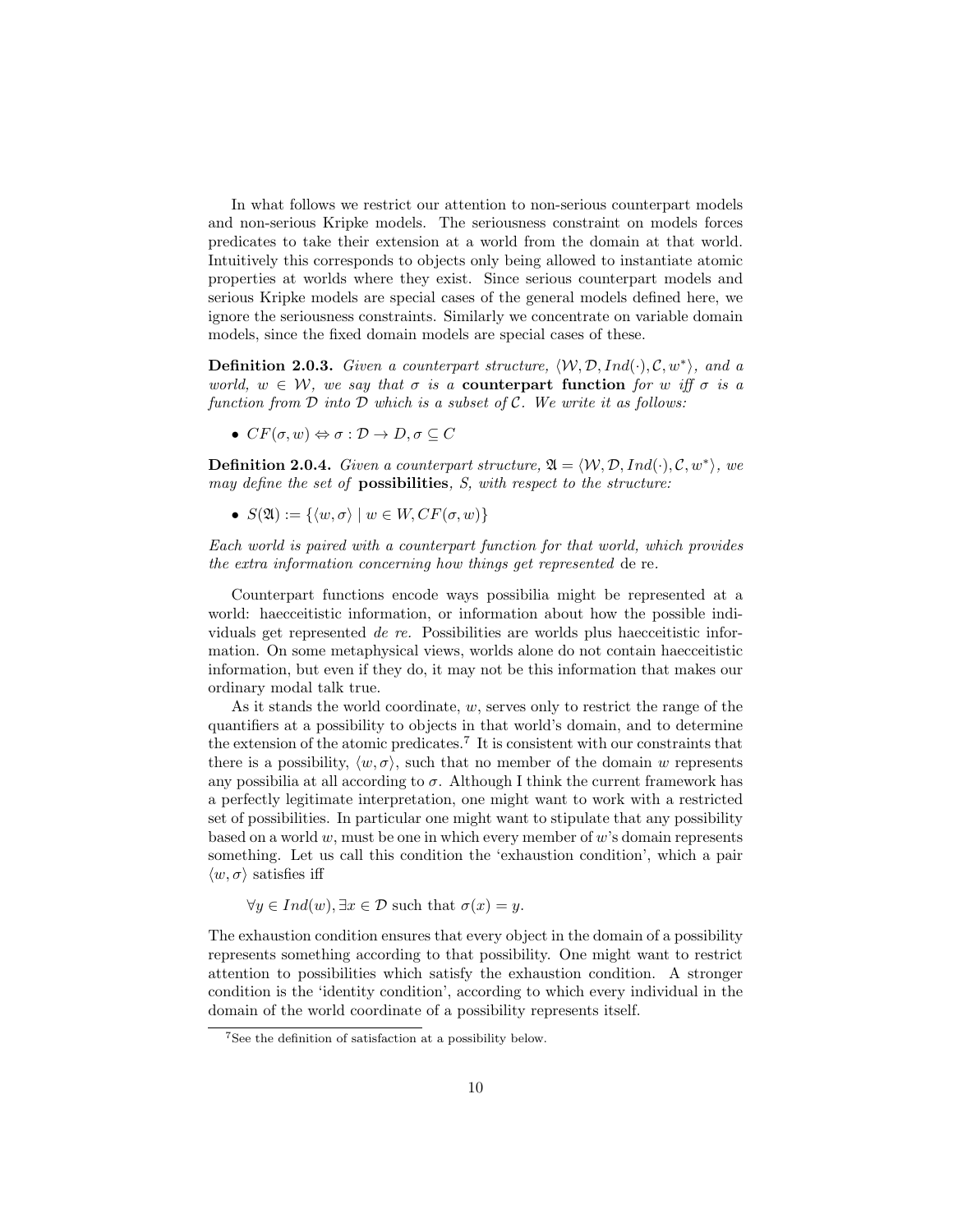$$
\forall x \in Ind(w), \sigma(x) = x.
$$

As it happens the proofs of theorem 2.1 and 2.2 below will go through if one instead defined  $S(\mathfrak{A})$  to be the set of counterpart functions for  $\mathfrak A$  which satisfy the exhaustion condition, or the identity condition. For the purposes of framework building I shall not take sides on which class of possibilities is philosophically correct.

Presumably among these possibilities there are ones that represent the way things actually are. Although it seems natural for actual objects to be represented by themselves in actual possibilities, typically non-actual objects can be represented in multiple ways. There is nothing particularly special about any one way of representing the individuals, and indeed we should expect there to be multiple ways to represent the non-actual objects all equally compatible with the way we use modal idioms in natural languages. When a sentence is sensitive to the multiple ways of assigning counterparts compatible with facts about English, we should not expect the truth of that sentence to be settled by use facts and the state of the modal universe. This motivates the following definition.

**Definition 2.0.5.** An admissible actuality, for a counterpart structure  $\langle W, \mathcal{D}, Ind(\cdot), \mathcal{C}, w^* \rangle$ , and a world,  $w \in \mathcal{W}$  is a possibility of the form  $\langle w^*, \tau \rangle$  such that  $\forall x \in Ind(w^*)(\tau(x) =$ x)

As usual, we define a valuation to be a function  $v : \mathbb{N} \to \mathcal{D}$ . Note that valuations can take their values from individuals which needn't exist in the same world. For valuations v and u, and  $n \in \mathbb{N}$  write  $v[n]u$  to mean  $v(x_m) =$  $u(x_m), \forall m \neq n$ . Given a counterpart model  $\mathcal{M} = \langle \mathcal{W}, \mathcal{D}, Ind(\cdot), \mathcal{C}, w^*, \llbracket \cdot \rrbracket \rangle$ , and<br>an admissible actuality  $e = \langle w^*, \pi^* \rangle$  for that structure, we define the satisfaction an admissible actuality  $s = \langle w^*, \sigma^* \rangle$  for that structure, we define the satisfaction relation with respect to a possibility and a valuation,  $\langle \mathcal{M}, s \rangle, \langle w, \sigma, v \rangle \models \phi$ , as follows (we omit the model and actuality when there is no possibility of confusion)

$$
\langle w, \sigma, v \rangle \models P_i^n x_1, \dots, x_n \Leftrightarrow \langle \sigma(v(x_1)), \dots, \sigma(v(x_n)) \rangle \in [P_i^n]^w
$$
  

$$
\langle w, \sigma, v \rangle \models \neg \phi \Leftrightarrow \langle w, \sigma, v \rangle \not\models \phi
$$
  

$$
\langle w, \sigma, v \rangle \models (\phi \land \psi) \Leftrightarrow \langle w, \sigma, v \rangle \models \phi \text{ and } \langle w, \sigma, v \rangle \models \psi
$$
  

$$
\langle w, \sigma, v \rangle \models \mathbb{Q}\phi \Leftrightarrow \langle w^*, \sigma^*, v \rangle \models \phi
$$
  

$$
\langle w, \sigma, v \rangle \models \Diamond \phi \Leftrightarrow \langle w', \sigma', v \rangle \models \phi \text{ for some } \langle w', \sigma' \rangle \in S
$$
  

$$
\langle w, \sigma, v \rangle \models \exists x_i \phi \Leftrightarrow \langle w, \sigma, v' \rangle \models \phi \text{ for some } v'[i]v \text{ such that } v'(x) \in Ind(w)
$$

We can then introduce the standard definitions of truth, validity and consequence as follows:

**Definition 2.0.6.** Given a counterpart structure  $\mathfrak{A} = \langle W, \mathcal{D}, Ind(\cdot), \mathcal{C}, w^* \rangle$ , and a model  $\mathcal{M} = \langle \mathfrak{A}, \llbracket \cdot \rrbracket \rangle$  based on the structure, say that a formula,  $\phi$  is

• true in the model  $\mathcal{M} = \langle \mathfrak{A}, \llbracket \cdot \rrbracket \rangle$  with respect to an admissible actuality  $s = \langle w^*, \sigma^* \rangle$  and a valuation v iff  $\langle \mathcal{M}, s \rangle, \langle w^*, \sigma^*, v \rangle \models \phi$ .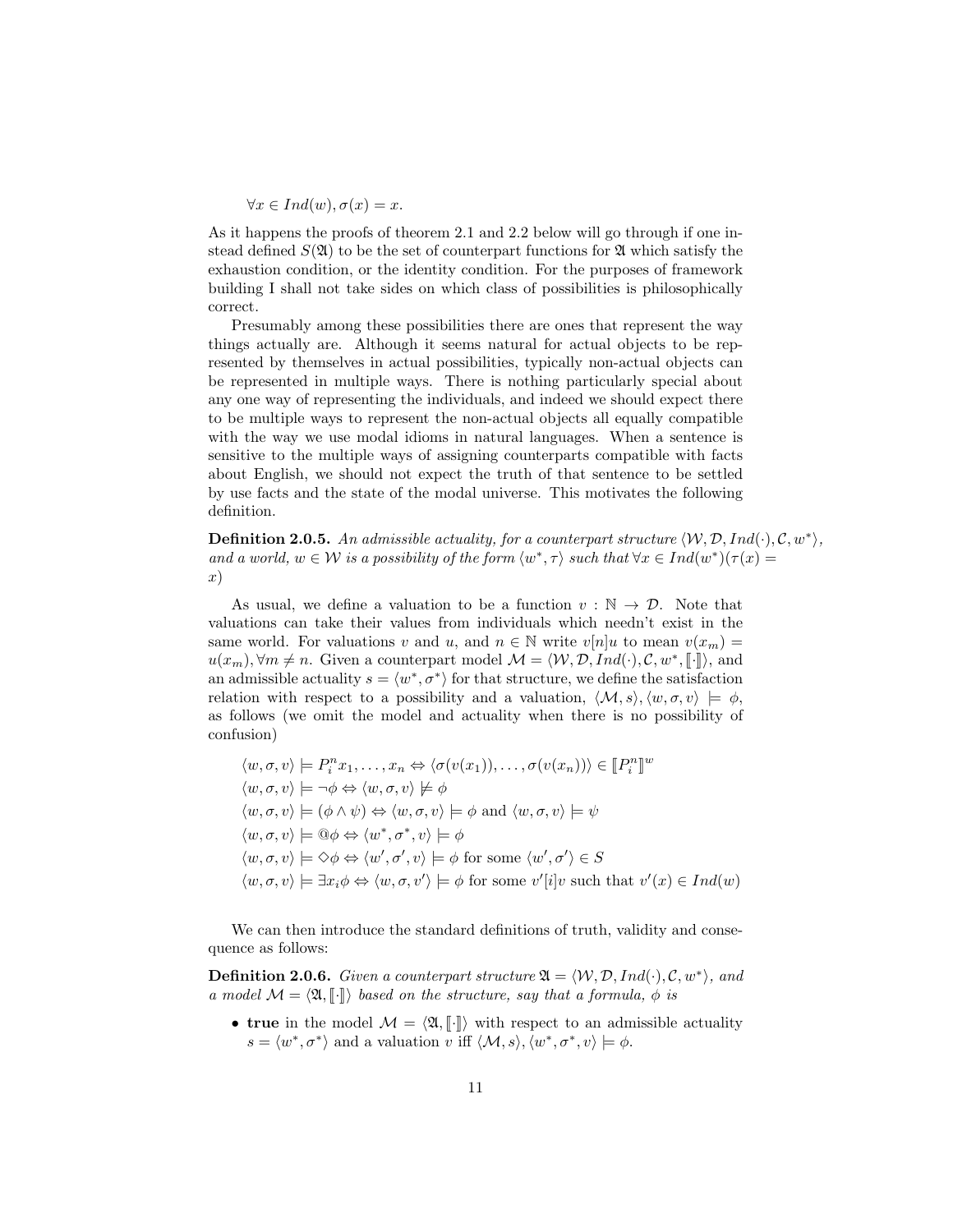valid in  $\mathfrak{A}$  iff  $\langle \mathcal{M}', s \rangle, \langle w^*, \sigma^*, u \rangle \models \phi$  for every model,  $\mathcal{M}' = \langle \mathfrak{A}, \llbracket \cdot \rrbracket' \rangle$ , based on  $\mathfrak{A}$ , every valuation u and every admissible actuality  $s = \langle w^*, \sigma^* \rangle$ .

• a consequence of  $\Gamma$  in  $\mathfrak A$  iff for any model,  $\mathcal M' = \langle \mathfrak A, [\![\cdot]\!] \rangle$ , based on  $\mathfrak A$ , any originals actuality  $\mathfrak a = \langle w^*, \tau^* \rangle$  and any valuation  $\mathfrak a$ , if  $\langle M', \varphi \rangle$   $\langle w^*, \tau^*, \varphi \rangle$ admissible actuality  $s = \langle w^*, \sigma^* \rangle$  and any valuation v, if  $\langle \mathcal{M}', s \rangle$ ,  $\langle w^*, \sigma^*, v \rangle \models$  $\psi, \forall \psi \in \Gamma$ , then  $\langle \mathcal{M}', s \rangle, \langle w^*, \sigma^*, v \rangle \models \phi$ .

We now have a notion of validity for formulae of QML@ based on a counterpart theoretic semantics. How do we know that the semantics we have introduced does not validate the "wrong" formulae? Luckily, it is straightforward to check our semantics gives the correct results with respect to the problematic formulae Fara and Williamson identify. But we can be a bit more general: we can show that, if a standard Kripke semantics for QML@ gets the right results, then so does the counterpart theoretic semantics. Let's start by outlining the Kripke semantics for QML@. I also consider a variation, the 'serious Kripke semantics', for contrast, however our target is the broader notion of validity for Kripke models.

Definition 2.0.7. A Kripke structure is a quadruple  $\langle W, \mathcal{D}, Ind(\cdot), w^* \rangle$  satisfying the following conditions:

- 1. W and D are non-empty.
- 2. Ind :  $W \to \mathcal{P}(\mathcal{D})$
- 3.  $w^* \in \mathcal{W}$  and  $Ind(w^*) \neq \emptyset$

**Definition 2.0.8.** A Kripke model is a quintuple  $\langle W, \mathcal{D}, Ind(\cdot), w^*, \llbracket \cdot \rrbracket \rangle$  where  $\langle \mathcal{W}, \mathcal{D}, Ind(\cdot), w^* \rangle$  is a Kripke structure, and

•  $\llbracket \cdot \rrbracket : [Pred^n \to [W \to \mathcal{P}(\mathcal{D}^n)]]$ 

Intuitively, we may think of  $[\![P_i^n]\!] : \mathcal{W} \to \mathcal{P}(\mathcal{D}^n)$  as the intension of  $P_i^n$ . Once<br>again we say that a Kripha model is sorious if it estighes the following condition again we say that a Kripke model is **serious** if it satisfies the following condition for every predicate:

• For  $w \in \mathcal{W}, P_i^n \in Pred^n, [P_i^n]^w \subseteq Ind(w)^n$ 

Truth in a Kripke model with respect to a valuation and world,  $\mathcal{M}, \langle w, v \rangle \models$  $\phi$  is given as usual (again omit the model when there is no ambiguity):

 $\langle w, v \rangle \models P_i^n x_1, \dots, x_n \Leftrightarrow \langle v(x_1) \rangle, \dots, v(x_n) \rangle \rangle \in [P_i^n]$ w  $\langle w, v \rangle \models \neg \phi \Leftrightarrow \langle w, v \rangle \not\models \phi$  $\langle w, v \rangle \models (\phi \land \psi) \Leftrightarrow \langle w, v \rangle \models \phi \text{ and } \langle w, v \rangle \models \psi$  $\langle w, v \rangle \models \Theta \phi \Leftrightarrow \langle w^*, v \rangle \models \phi$  $\langle w, v \rangle \models \Diamond \phi \Leftrightarrow \langle w', v \rangle \models \phi \text{ for some } w' \in \mathcal{W}$  $\langle w, v \rangle \models \exists x_i \phi \Leftrightarrow \langle w, v' \rangle \models \phi$  for some  $v'[i]v$  such that  $v'(x) \in Ind(w)$ 

**Definition 2.0.9.** Given a Kripke structure  $\mathfrak{A} = \langle W, \mathcal{D}, Ind(\cdot), w^* \rangle$ , and a model  $\langle \mathfrak{A}, \llbracket \cdot \rrbracket \rangle$  based on the structure, say that a formula,  $\phi$  is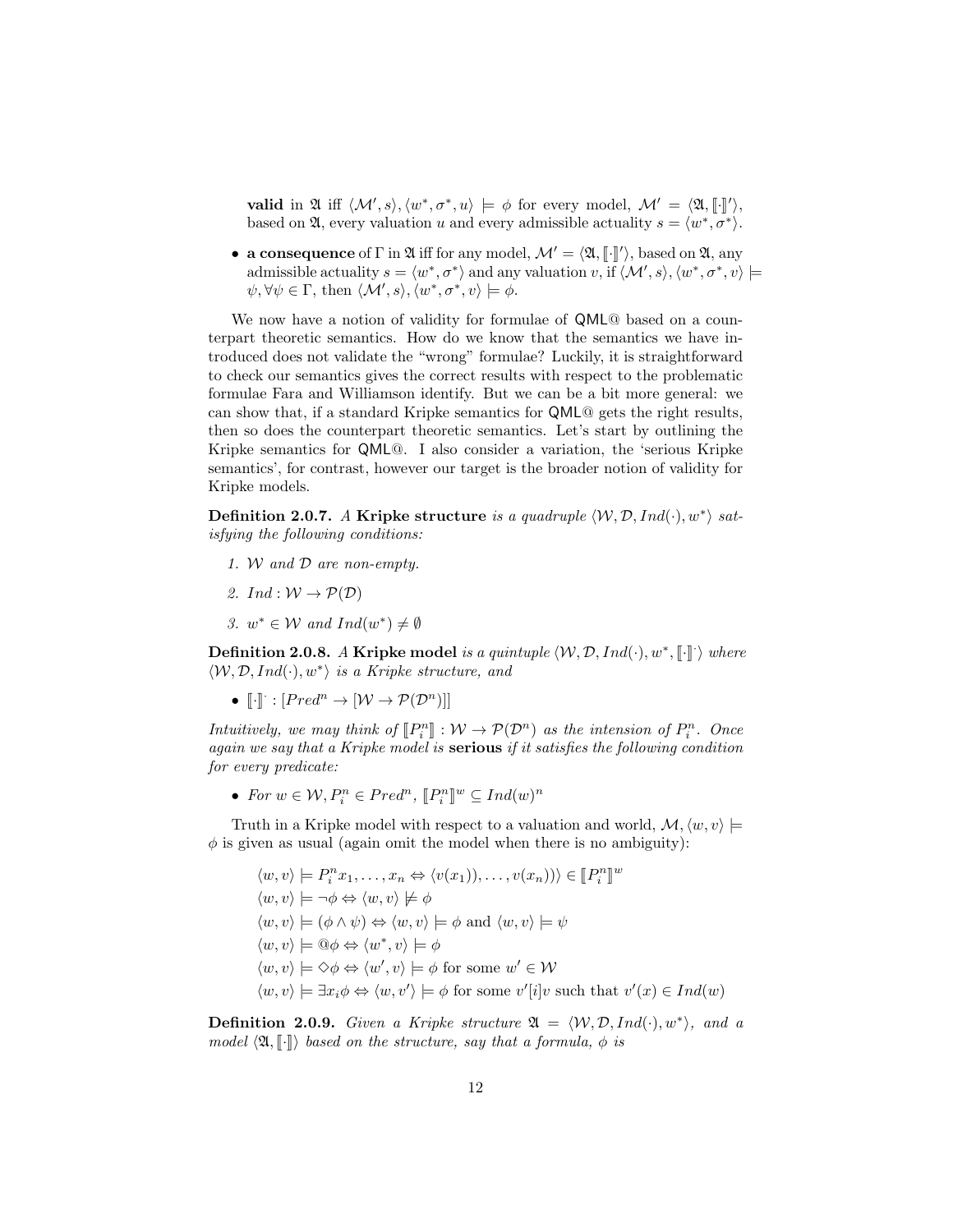- true in the model  $\mathcal{M} = \langle \mathfrak{A}, \llbracket \cdot \rrbracket \rangle$  with respect to a valuation v iff  $\mathcal{M}, \langle w^*, v \rangle \models$ φ.
- valid in  $\mathfrak{A}$  iff  $\mathcal{M}', \langle w^*, u \rangle \models \phi$  for every model,  $\mathcal{M}' = \langle \mathfrak{A}, \llbracket \cdot \rrbracket' \rangle$ , based on  $\mathfrak{A}'$  and every relustion  $u$ .  $\mathfrak A$  and every valuation  $u$ .
- a consequence of  $\Gamma$  in  $\mathfrak A$  iff for any model,  $\mathcal M' = \langle \mathfrak A, [\cdot]'\rangle$ , based on  $\mathfrak A$ , and only valuation at if  $\mathcal M'$ ,  $\langle w^*, w \rangle \models \phi$ ,  $\forall \phi \in \Gamma$ , then  $\mathcal M'$ ,  $\langle w^*, w \rangle \models \phi$ and any valuation v, if  $\mathcal{M}', \langle w^*, v \rangle \models \psi, \forall \psi \in \Gamma$ , then  $\mathcal{M}', \langle w^*, v \rangle \models \phi$ .

It should be noted that in concentrating on Kripke models, and not serious Kripke models, I have taken sides on a substantial issue. According to a nonserious Kripke model, an individual may satisfy an atomic predicate even if it doesn't exist at that world. If I have the instructions and pieces to make a toy plane, and I am imagining the plane that would have been built if I had followed the instructions, one might want to say that there could have been something I'm actually imagining, namely the toy that would have been built, but which doesn't actually exist. This sentence, formalised as  $\Diamond \exists x (\mathbb{Q} Iax \land \mathbb{Q} \neg \exists yx = y)$ , is not satisfiable in any serious Kripke model, but is satisfiable over the wider class of Kripke models.

Our conception of a possibility reflects this choice. A possibilia's representative at a possibility needn't be in the domain at that possibility. Thus, for example, the object representing the possible toy plane at a given possibility may not belong to that possibilities domain.<sup>8</sup>

We are now in a position to compare the notions of Kripke validity and counterpart validity.

**Theorem 2.1.** Let  $\mathcal{M} = \langle \mathcal{W}, \mathcal{D}, Ind(\cdot), \mathcal{C}, w^*, \llbracket \cdot \rrbracket \rangle = \langle \mathfrak{A}, \llbracket \cdot \rrbracket \rangle$  be a counterpart<br>model, and  $s = \langle w^*, \tau^* \rangle$  be an admissible actuality for  $\mathfrak{A}$ . Then there is a Kripke model, and  $s = \langle w^*, \sigma^* \rangle$  be an admissible actuality for  $\mathfrak{A}$ . Then there is a Kripke model  $\mathcal{M}' = \langle \mathcal{W}', \mathcal{D}', Ind'(\cdot), w^{*}, \llbracket \cdot \rrbracket' \rangle$  such that the following are equivalent for any formula  $\phi$ :

- $\langle \mathcal{M}, s \rangle, \langle w, \sigma, v \rangle \models \phi$  for every  $\langle w, \sigma \rangle \in S(\mathfrak{A})$  and every valuation v
- $\mathcal{M}', \langle w, v \rangle \models \phi$  for every  $w \in \mathcal{W}'$  and valuations v.

*Proof.* Given a counterpart model  $\mathcal{M} = \langle \mathcal{W}, \mathcal{D}, Ind(\cdot), \mathcal{C}, w^*, \llbracket \cdot \rrbracket \rangle$  we define a Kripko model  $M' = \langle \mathcal{W}', \mathcal{D}', Ind' \rangle$ ,  $w^{*\prime} \llbracket \rrbracket / \rangle$  as follows: Kripke model  $\mathcal{M}' = \langle \mathcal{W}', \mathcal{D}', Ind'(\cdot), w^{*\prime}, \llbracket \cdot \rrbracket' \rangle$  as follows:

- $W' := S(\mathfrak{A})$  the set of possibilities for  $\mathfrak A$
- $D' := D$
- $Ind'(\langle w, \sigma \rangle) := Ind(w)$
- $w^{*'} := \langle w^*, \sigma^* \rangle$

<sup>&</sup>lt;sup>8</sup>A corresponding notion of a serious possiblity could be defined as pair  $\langle w, \sigma \rangle$  where  $\sigma$  is a partial function  $\sigma : D \to D$ , which is a subset of the counterpart relation, and is such that the range of  $\sigma$ ,  $\sigma(D)$  is a subset of  $Ind(w)$ . According to this conception the representative of a possible individual at a possibility always exists at at the possibility in question.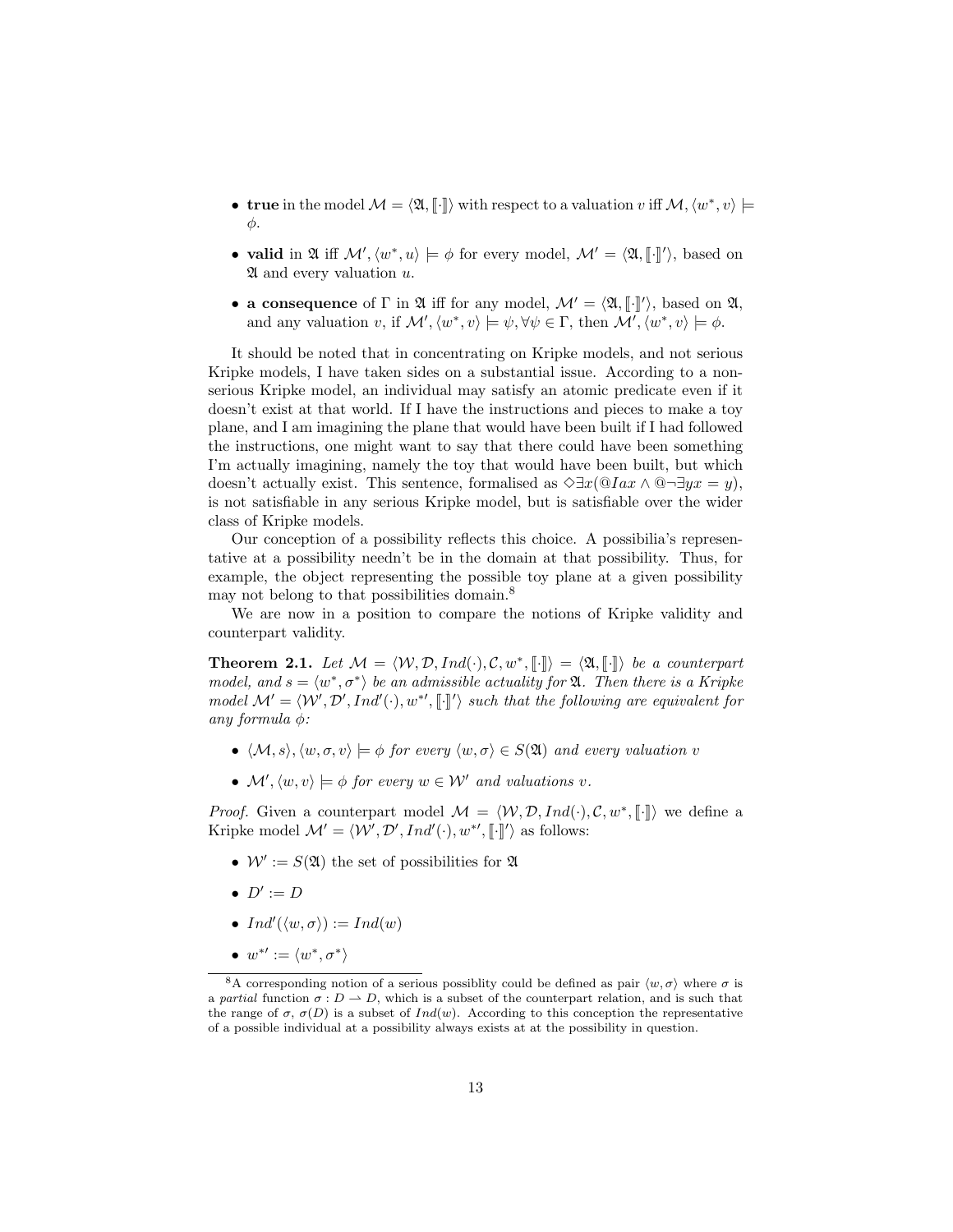•  $[P_i^n]$  $\mathcal{O}(\langle w, \sigma \rangle) := \{ \langle a_1, \ldots, a_n \rangle \mid \langle \sigma(a_1), \ldots, \sigma(a_n) \rangle \in [P_i^n]^w \}$ 

The proof is an easy induction on the complexity of  $\phi$ . Our inductive hypothesis is that for every  $\langle w, \sigma \rangle \in S(\mathfrak{A}) = \mathcal{W}'$  and every valuation  $v: \langle \mathcal{M}, s \rangle, \langle w, \sigma, v \rangle \models$  $\phi \Leftrightarrow \mathcal{M}', \langle \langle w, \sigma \rangle, v \rangle \models \phi.$ 

**Base case:** by the truth clause for counterpart models  $\langle M, s \rangle, \langle w, \sigma, v \rangle \models$  $P_i^n x_1 \dots x_n$  iff  $\langle \sigma(v(x_1)), \dots, \sigma(v(x_n)) \rangle \in [P_i^n]^w$ . But by definition of our Kripko model, this holds just in appo  $\langle v(x_1), \dots, v(x_n) \rangle \in [P_i^n]^{\nu(w, \sigma)}$  which Kripke model, this holds just in case  $\langle v(x_1), \ldots, v(x_n) \rangle \in [P_i^n]^{l \langle w, \sigma \rangle}$  which<br>by the stopic truth clause for Kripke models means that  $M' / \langle w, \sigma \rangle$  and  $\vdash$ by the atomic truth clause for Kripke models means that  $\mathcal{M}', \langle \langle w, \sigma \rangle, v \rangle \models$  $P_i^n x_1 \ldots x_n$ .

**Inductive step:** the cases for  $\neg \phi$ ,  $(\phi \lor \psi)$ ,  $\diamond \phi$  and  $\textcircled{a} \phi$  are straightforward. The  $\exists x_i \phi$  case is worth noting:  $\langle \mathcal{M}, s \rangle, \langle w, \sigma, v \rangle \models \exists x_i \phi$  iff  $\langle \mathcal{M}, s \rangle, \langle w, \sigma, v' \rangle \models \phi$ for some  $v'[i]v$  such that  $v'(i) \in Ind(w)$ . By inductive hypothesis  $\langle \mathcal{M}, s \rangle$ ,  $\langle w, \sigma, v' \rangle \models$  $\phi$  holds iff  $\mathcal{M}', \langle \langle w, \sigma \rangle, v' \rangle \models \phi$ . Also  $v'(i) \in Ind'(\langle w, \sigma \rangle)$  since  $Ind'(\langle w, \sigma \rangle) =$ Ind(w), so by the truth clause for  $\exists$ ,  $\mathcal{M}', \langle \langle w, \sigma \rangle, v \rangle \models \exists x_i \phi$ . The converse is similar.

Note that in particular  $\langle M, s \rangle, \langle w^*, \sigma^*, v \rangle \models \phi \Leftrightarrow \mathcal{M}', \langle w^{*}, v \rangle \models \phi.$  $\Box$ 

**Theorem 2.2.** Let  $\mathcal{M} = \langle \mathcal{W}, \mathcal{D}, Ind(\cdot), w^*, \llbracket \cdot \rrbracket \rangle = \langle \mathfrak{A}, \llbracket \cdot \rrbracket \rangle$  be a Kripke model.<br>Then there is a counterpart model  $\mathcal{M}' = \langle \mathcal{W}, \mathcal{D}', \llbracket \cdot \rrbracket \rangle \rangle \subset \mathcal{M}' \subset \mathbb{R}^{N}$ Then there is a counterpart model  $\mathcal{M}' = \langle W', \mathcal{D}', Ind'(\cdot), \mathcal{C}, w^*, \llbracket \cdot \rrbracket' \rangle = \langle \mathfrak{A}', \llbracket \cdot \rrbracket' \rangle$ and an admissible actuality, s for that model such that the following are equivalent for any formula  $\phi$ :

- $\langle \mathcal{M}', s \rangle$ ,  $\langle w, \sigma, v \rangle \models \phi$  for every  $\langle w, \sigma \rangle \in S(\mathfrak{A}')$  and every valuation v
- $\mathcal{M}, \langle w, v \rangle \models \phi$  for every  $w \in \mathcal{W}$  and valuations v.

Proof. Note that the counterpart semantics is just a generalization of the Kripke semantics. Given  $\mathcal{M} = \langle \mathcal{W}, \mathcal{D}, Ind(\cdot), w^*, \llbracket \cdot \rrbracket \rangle$  we take our counterpart model<br>simply to be  $M = \langle \mathcal{W}, \mathcal{D}, Ind(\cdot) \rangle = w^* \llbracket \cdot \rrbracket$  where the counterpart relation is simply to be  $\mathcal{M} = \langle \mathcal{W}, \mathcal{D}, Ind(\cdot), =, w^*, \llbracket \cdot \rrbracket \rangle$  where the counterpart relation is<br>just the identity relation. In these kinds of models the distinction between just the identity relation. In these kinds of models the distinction between worlds and possibilities collapse, and the truth clauses match those for the Kripke semantics.

 $\Box$ 

 $\Box$ 

Corollary 2.3. A formula,  $\phi$ , in the language of QML<sup>®</sup> is valid in every counterpart structure if and only if it is valid in every Kripke structure.

Proof. This is a direct consequence of theorems (2.1) and (2.2).

#### 2.1 Concluding remarks

Fara and Williamson's strategy in [2] is to show that informally inconsistent formulae of QML@ have a consistent interpretation in variants of Lewis's counterpart theory. It is a straightforward consequence of corollary 2.3 that there can be no such argument against the counterpart theoretic semantics for QML@ we have given here. Assuming that no informally inconsistent formula of QML@ is satisfied in a Kripke model, it follows that no inconsistent formula is satisfiable in a counterpart theoretic model.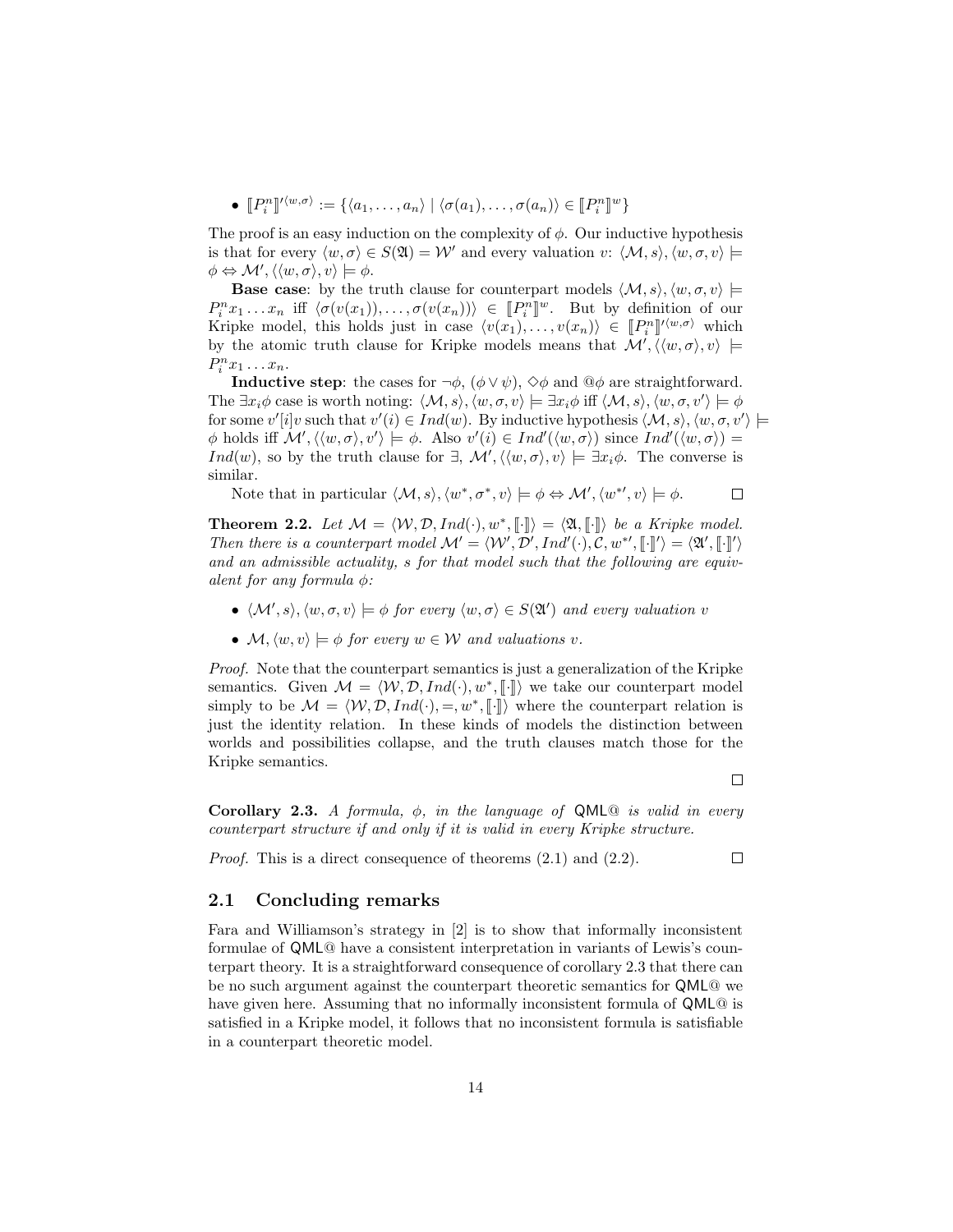As an example of this general fact, let us reconsider the formula (1) introduced in section 1:

$$
\Diamond \exists x (\mathbb{Q} Fx \leftrightarrow \mathbb{Q} \neg Fx) \tag{2}
$$

This formula is not satisfied in any counterpart model, relative to any admissible actuality  $\langle w^*, \sigma^* \rangle$ . For otherwise there would be some possibility,  $\langle w, \sigma \rangle$ , and some object  $a \in Ind(w)$  such that  $w, \sigma, v \models \mathbb{Q}Fx \leftrightarrow \mathbb{Q}\neg Fx$  where v is any valuation with  $v(x) = a$ . Following through the satisfaction clauses this would imply that  $w^*, \sigma^*, v \models Fx$  if and only if  $w^*, \sigma^*, v \not\models Fx$  which is a contradiction.

Indeed, it seems as if there is no logical difference between the counterpart theoretic and Kripke semantics for quantified modal logic. The dispute, at it's heart, is about the correct analysis of modal predication. What I hope to have shown is that the basic tenets of Lewis's analysis of modal predication can be reconciled with the logic, syntax and, perhaps, the ontological innocence of traditional uses of quantified modal logic.<sup>9</sup>

# 3 Appendix

Here we address some miscellaneous issues raised in the paper.

## 3.1 Extending the language

So far we have considered only languages without identity. In such languages the Kripke and the counterpart theoretic model theory coincide. We shall see that this result extends to languages with identity, provided we interpret the identity relation in a certain way. However it can be seen that one can also introduce a relation of 'loose identity' which captures the notion of two objects being 'represented as the same'. The inclusion of this relation allows the counterpart theorist to say, for example, that the statue and the lump are only contingently identical. One cannot do this using the ordinary identity relation.

Let us augment QML@ by two binary relations,  $=$  and  $\simeq$ . Thus our language is defined as in section 2, except that we add the extra clauses

• If  $x_i, x_j \in Var$  then  $x_i = x_j \in Form(L)$  and  $x_i \simeq x_j \in Form(L)$ .

We adopt the same satisfaction clauses as before with the addition of:

$$
\langle w, \sigma, v \rangle \models x_i = x_j \Leftrightarrow v(x_i) = v(x_j)
$$
  

$$
\langle w, \sigma, v \rangle \models x_i \simeq x_j \Leftrightarrow \sigma(v(x_i)) = \sigma(v(x_j))
$$

a and b are strictly identical at a world iff they are the same object, whereas a and b are loosely identical at a world iff they are represented as the same object

<sup>9</sup> I would like to thank the audience of the Oxford-Paris Workshop on Language and Ontology in June 2008 for many helpful comments. Special thanks are due to Jeff Russell and Timothy Williamson for providing me with substantial comments on an earlier version of this paper and an anonymous reviewer for this journal who suggested some valuable improvements for this version.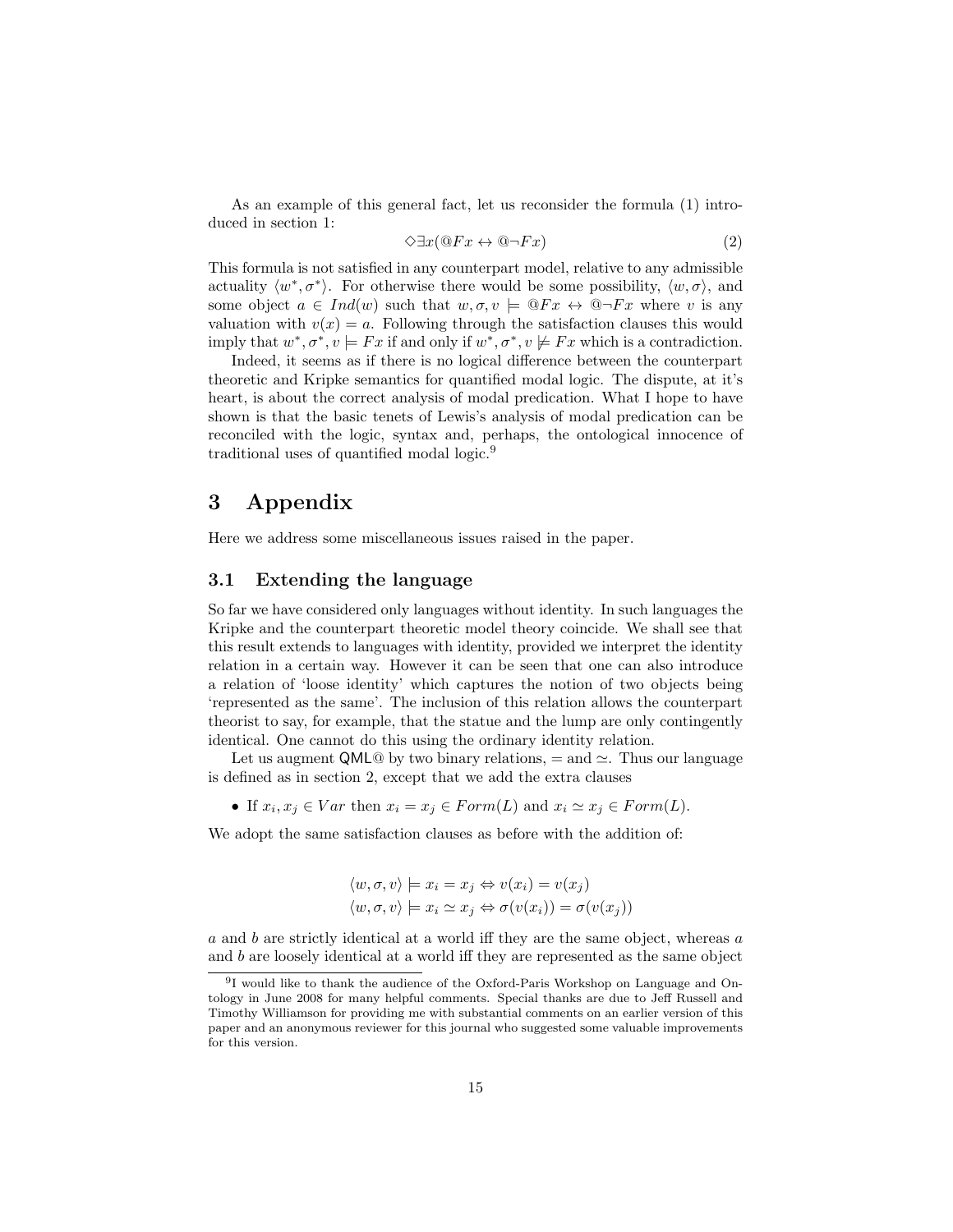there. If  $a$  and  $b$  are strictly identical they are loosely identical, however the converse may fail.

Logically speaking, the logic of counterpart structures in a language with  $=$ and  $\simeq$  conservatively extends the logic of Kripke structures in a language with only  $=$ . Thus  $=$  satisfies a completely standard logic of identity. In particular, the formulae containing only strict identity which are valid in every counterpart model are the same as those valid in every Kripke model.<sup>10</sup>

Loose identity,  $\simeq$ , does not behave like strict identity. For example, loose identity between two objects may be contingent. Similarly, loose identity does not obey Leibniz's law. The inclusion of loose identity is an important feature, since this is the first point at which the Kripke semantics and the counterpart semantics differ in the object language. I leave it to a future project, however, to determine what the logic of  $\simeq$  is with respect to these models.

## 3.2 A non-supervaluationist semantics

According to the variable domain Kripke semantics, the extension of a predicate at a world need not necessarily consist of objects existing at that world. Some modal logicians, the 'serious actualists', prefer to consider a smaller class of models than Kripke did and stipulate that an individual can only have an atomic property at a world at which it exists, restricting, for example, the extension of a monadic predicate at a world to being a subset of the domain of that world. The more general semantics outlined by Kripke, however is compatible with individuals being world bound, while varying their properties from world to world.

An alternative way to give a counterpart theoretic interpretation QML@ involves simply using the Kripke semantics directly. The basic idea is that the extension of a predicate,  $P$ , at a world,  $w$ , is just the set of objects that have an F counterpart in w (here F is the Lewis style property, a set of possibilia, that interprets  $P$ .) Being  $F$ -at-a-world is simply having an  $F$  counterpart there. This gives us a general method for converting a Lewis model for first order counterpart theory, into a Kripke model. Suppose we have a first order Lewis style model for counterpart theory,  $\langle D, \llbracket \cdot \rrbracket^L \rangle$ . Let D be the domain, let  $\llbracket \cdot \rrbracket^L$ be the interpretation function for our model, and let  $\mathcal{C} := \llbracket \mathcal{C} \rrbracket^L$  be the relation<br>that interprets the counterpart relation. The primitive predicates of Lewis's that interprets the counterpart relation. The primitive predicates of Lewis's counterpart theory are:  $W, I, C$  and  $\mathcal Q$  - the predicates for worldhood, world parthood, counterparthood and the name of the actual world. We assume also that the language contains non counterpart theoretic vocabulary:  $P_i^n$  for  $n, i \in$  $ω$ . To get a Kripke model,  $\langle D, W, Ind(·), w^*, \llbracket \cdot \rrbracket^K \rangle$ , we need a domain, a set of worlds a domain for each world, an equal world and an interpretation for of worlds, a domain for each world, an actual world and an interpretation for the non-logical predicates. We obtain them from the Lewis interpretation as follows:

•  $D := D$ 

 $10$ This can be seen by a trivial modification of the proofs of theorem 2.1 and 2.2.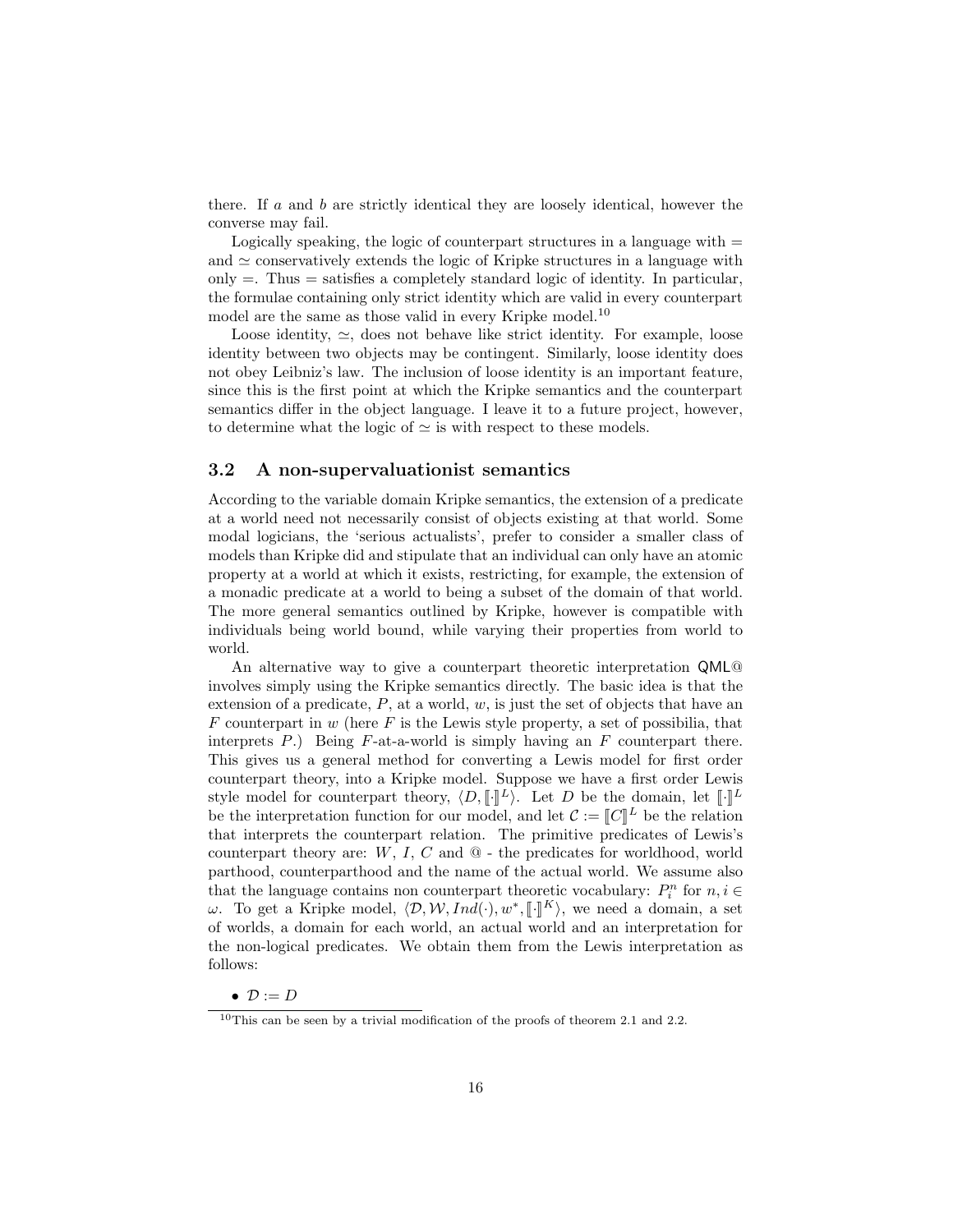- $\bullet \, \mathcal{W} := [\![W]\!]^L$
- $Ind(w) := \{x \in D \mid \langle x, w \rangle \in [I]^L\}$
- $w^* := [\![\mathbb{Q}]\!]^L$
- $[P_i^n]^{K}(w) := \{x \in D \mid \exists y \in Ind(w)(\mathcal{C}xy \land y \in [P_i^n]^{L})\}$

What should we expect the logic to look like? Does every Kripke model represent a logically possible way of interpreting the language? Does the counterpart theoretic constraint on the interpretation of the atomic predicates only enter the picture at the intended interpretation? If so, we should expect the logic to be equivalent to the Kripke semantics. However, this is not a particularly interesting response. One might want to know if the logic is still acceptable if we keep the constraint in place across models. The theorem below demonstrates that it is still acceptable. Call the set formulae valid with respect to Kripke models obtained by first order counterpart models CT, and call the formulae valid with respect to all Kripke models, and all serious Kripke models  $K$  and **SK** respectively. We show that  $K \subseteq CT \subseteq SK$ . Every valid formula according to the Kripke semantics is in  $CT$ , so  $CT$  satisfies the minimum requirement of containing formulae that are valid in the widest sense. CT does not deem outright inconsistent formulae consistent. However, CT does not make too many formulae valid either. For example CT does not say that every object exists necessarily, or that every property is had necessarily, if had possibly. For any formula in CT is also valid according to the class of serious Kripke models. SK provides an upperbound.

## Theorem 3.1.  $K \subseteq CT \subseteq SK$

*Proof.* Clearly  $\mathbf{K} \subseteq \mathbf{CT}$  since the counterpart models are Kripke models by construction. To show  $CT \subseteq SK$  we find a counterpart model for each serious Kripke model which makes the same formulae true.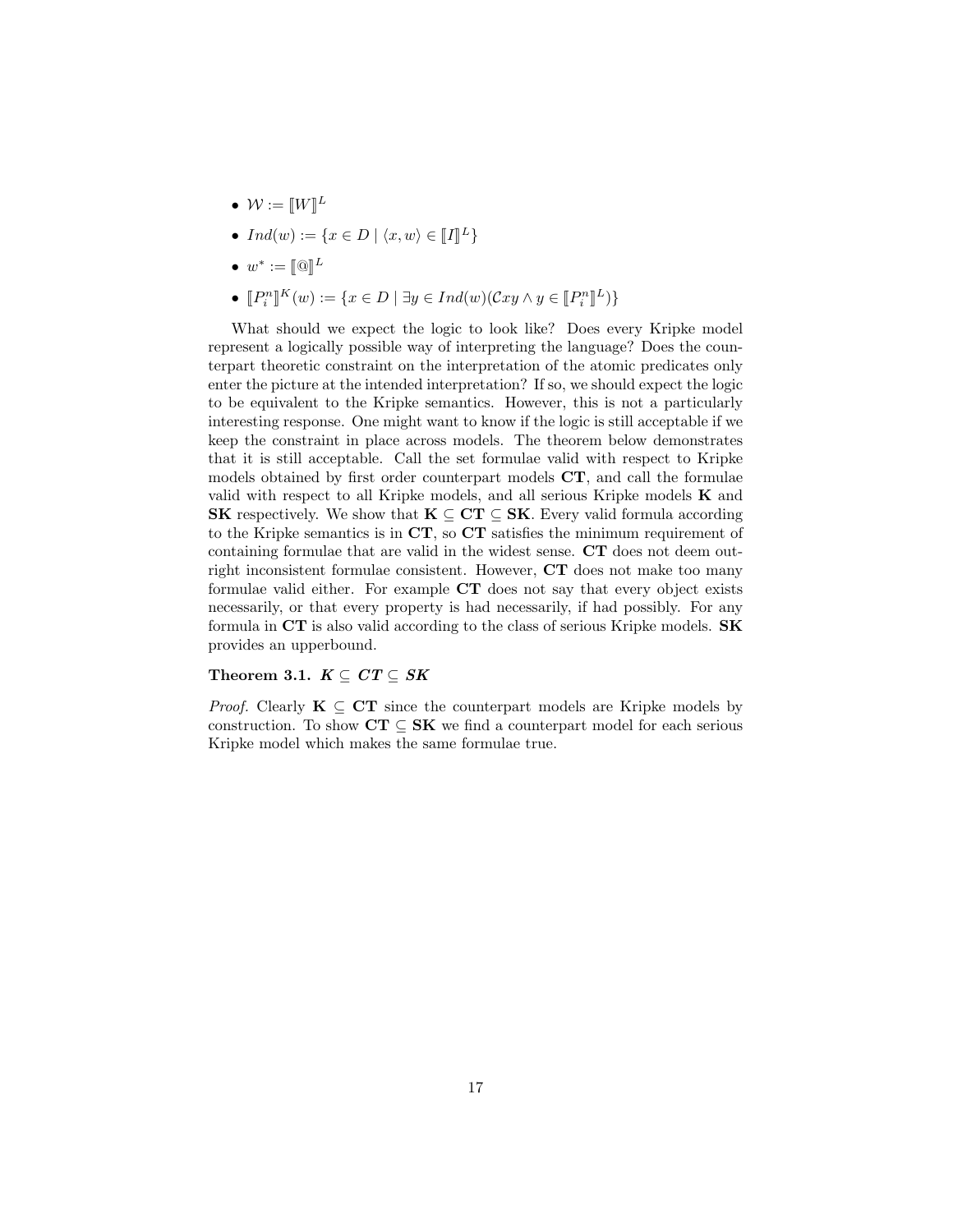Let  $\mathcal{M} = \langle \mathcal{W}, \mathcal{D}, Ind(\cdot), w^*, \llbracket \cdot \rrbracket \rangle$  be a serious Kripke model and v an assign-<br>at of variables to clomate of  $\mathcal{D}$ . We then construct a first order counterpart ment of variables to elements of  $D$ . We then construct a first order counterpart model,  $\langle D, \mathbb{I} \mathbb{I}^L \rangle$  as follows.

- $D := \{ \langle x, w \rangle \in \mathcal{D} \times \mathcal{W} \mid x \in Ind(w) \}$
- $\bullet \: [W]^L := \mathcal{W}$
- $\llbracket I \rrbracket^L := \{ \langle \langle x, w \rangle, w' \rangle \mid w = w' \}$
- $\llbracket C \rrbracket^L := \{ \langle \langle x, w \rangle, \langle x', w' \rangle \rangle \mid x = x' \}$
- $[\mathbb{Q}]^L := w^*$
- $[P_i^n]$   $L' := \{ \langle \langle x_1, w \rangle, \ldots, \langle x_n, w \rangle \rangle \mid \langle x_1, \ldots, x_n \rangle \in [P_i^n] (w) \}$

It is easy to check that this model satisfies Lewis's original axioms of counterpart theory. Now consider the Kripke model induced by this counterpart model:  $\mathcal{M}^K = \langle \mathcal{W}^K, \mathcal{D}^K, Ind^K(\cdot), w^{*K}, \llbracket \cdot \rrbracket^K \rangle$ . Using choice, we may match each individual in the original D with an individual in  $\mathcal{D}^K$ ; for each  $x \in \mathcal{D}$  we pick a world such that x exists in w, and match x with  $\langle x, w \rangle \in \mathcal{D}^K$ . We convert the variable assignment, v, for M to a variable assignment,  $v^K$ , for  $\mathcal{D}^K$  by letting  $v^{K}(x_i)$  take the value corresponding to  $v(x_i)$ , for each i. Now we must check for each formula, world and valuation,  $\phi$ , w and v, that  $\mathcal{M}, w, v \models \phi$  if and only if  $\mathcal{M}^K, w, v^K \models \phi$ . The proof is a straightforward induction - we begin by checking the atomic formulae. To save time we consider only monadic predicates. Note that  $\mathcal{M}^K, w, v^K \models F x_i$  if and only if  $v^K(i) := \langle x, w' \rangle \in [\![F]\!]^K(w)$  which hap-<br>pape if and only if there is a *(w w''*) such that  $L(u, w''')$  upholds  $C(x, w')/u, w''$ pens if and only if there is a  $\langle y, w'' \rangle$  such that  $I(y, w'')w$  holds,  $C\langle x, w' \rangle \langle y, w'' \rangle$ holds, and  $\langle y, w'' \rangle \in [F]^L$ .  $I \langle y, w'' \rangle w$  holds iff  $w'' = w$ ,  $C \langle x, w' \rangle \langle y, w'' \rangle$  holds iff  $x = w$ , so the condition simplifies to  $\langle x, w \rangle \in [F]^L$ . By the construction iff  $x = y$ , so the condition simplifies to  $\langle x, w \rangle \in [F]^L$ . By the construction<br>of the counterpart model, this happens iff  $x \in [F](w)$  which is the condiof the counterpart model, this happens iff  $x \in [F](w)$ , which is the condition for  $\mathcal{M}, w, v \models F x_i$ . The truth functional and modal clauses are standard. For the  $\exists$  clause note that  $\mathcal{M}^K, w, v^K \models \exists v_i \phi$  iff for some  $u^K[i]v^K$  such that  $u^K(i) \in Ind^K(w), \mathcal{M}^K, w, u^K \models \phi$ . Now, there is a variable assignment for M, u, that is matched to  $u^K$  in the way described earlier. Thus by inductive hypothesis we get  $\mathcal{M}^K$ ,  $w, u^K \models \phi$  iff  $\mathcal{M}, w, u \models \phi$ . The way u is matched with  $u^K$  ensures that  $u(i) \in Ind(w)$  iff  $u^K(i) \in Ind^K(w)$  and since  $u[i]v$ , we get  $\mathcal{M}, w, v \models \exists v_i \phi$ . This completes the proof.

 $\Box$ 

#### 3.3 Extensional counterpart theory.

Possibilists traditionally treat counterpart theory as an extensional first order theory in which one can quantify over the non-actual counterparts of actual objects (see, e.g. [8].) Here we describe a first order language and a translation schema from QML@ to our language which accords with the counterpart theoretic semantics we gave for QML@.

Standardly counterpart theorists will need the two primitive symbols:  $Iwx$ and  $Cxy$ . I is the relation of being a part of a world, C is the counterpart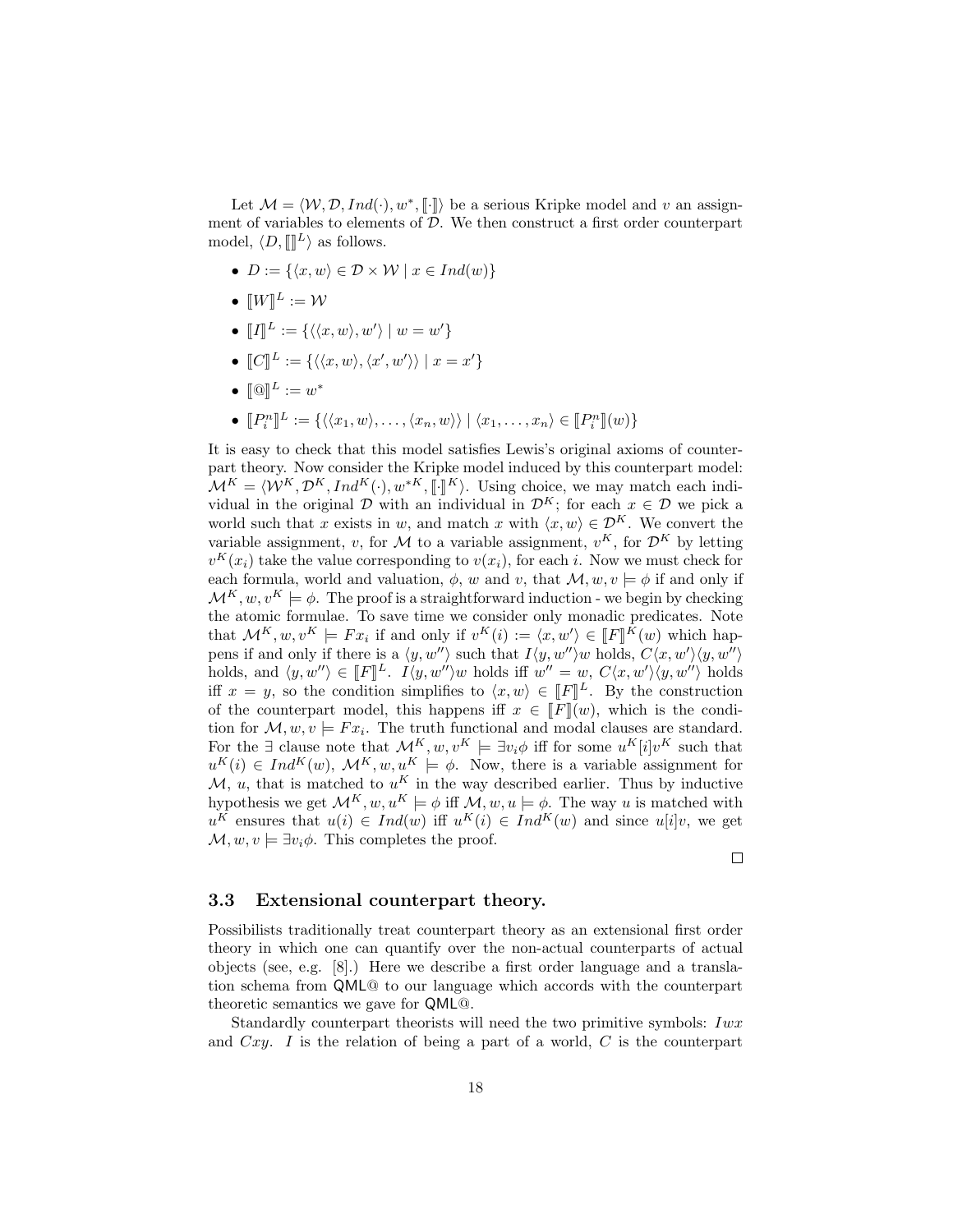relation. We shall use the primitive,  $Rsxy$ , interpreted as x is represented by y in the possibility s (in our previous notation:  $x = \sigma(y)$  where  $s = \langle w, \sigma \rangle$ ), and Isx interpreted as x is part of the world w. The predicate As is interpreted as saying that s is an admissible actuality. Variables  $x, y, z$ ... range over possibilia, variables  $s, t, u, v$  range over possibilities. We reserve one designated variable,  $s^*$  which ranges only over admissible actualities. Finally for each non counterpart theoretic *n*-ary predicate, *P*, we assign an  $n + 1$ -ary predicate *P'*. We can give a translation schema of for QML@ as follows:

$$
(Px_1, ..., x_n)^s \mapsto \exists y_1, ..., y_n (Rsy_1x_1 \wedge ... \wedge Rsy_nx_n \wedge P'y_1 ... y_n s)
$$
  
\n
$$
(\neg \phi)^s \mapsto \neg (\phi^s)
$$
  
\n
$$
(\phi \wedge \psi)^s \mapsto (\phi^s \wedge \psi^s)
$$
  
\n
$$
(\exists x \phi)^s \mapsto \exists x (Isx \wedge \phi^s)
$$
  
\n
$$
(\heartsuit \phi)^s \mapsto \exists s' \phi^{s'}
$$
  
\n
$$
(\Box \phi)^s \mapsto \phi^{s^*}
$$

The translation of a formula,  $\phi$ , of QML@ is given by  $\phi^{s^*}$ . When doing the standard Tarskian model theory for first order languages, we sometimes need a notion of truth in a model for formulae containing free variables. It is traditional to supervaluate: a formula is true if it is true with respect to every assignment to the variables, and false if it is false with respect to every assignment to the variables. Understanding free variables in this way delivers the same results as the supervaluationist semantics presented in §2. A formula of QML $@$ ,  $\phi$ , translates to a first order formula provable from the axioms below if and only if  $\phi$  is valid with respect to every Kripke model.

1. ∀x∃sRsxx

Everything is represented by itself in some possibility.

2. ∀ $x\exists sIxs$ 

Everything exists in some world.

3.  $\forall s \forall x \forall y \forall z ((Rsxy \land Rsxz) \rightarrow y = z)$ 

An object never has more than one representative in a possibility.

4.  $\forall x \forall s (Ixs \rightarrow \exists y Rsxy)$ 

If an object is part of a possibility, it represents some object.

5.  $\forall x (Ixs^* \rightarrow Rs^*xx)$ 

Actual objects represent themselves in the actual possibility.

6.  $\exists x I x s^*$ 

There is at least one actual thing.